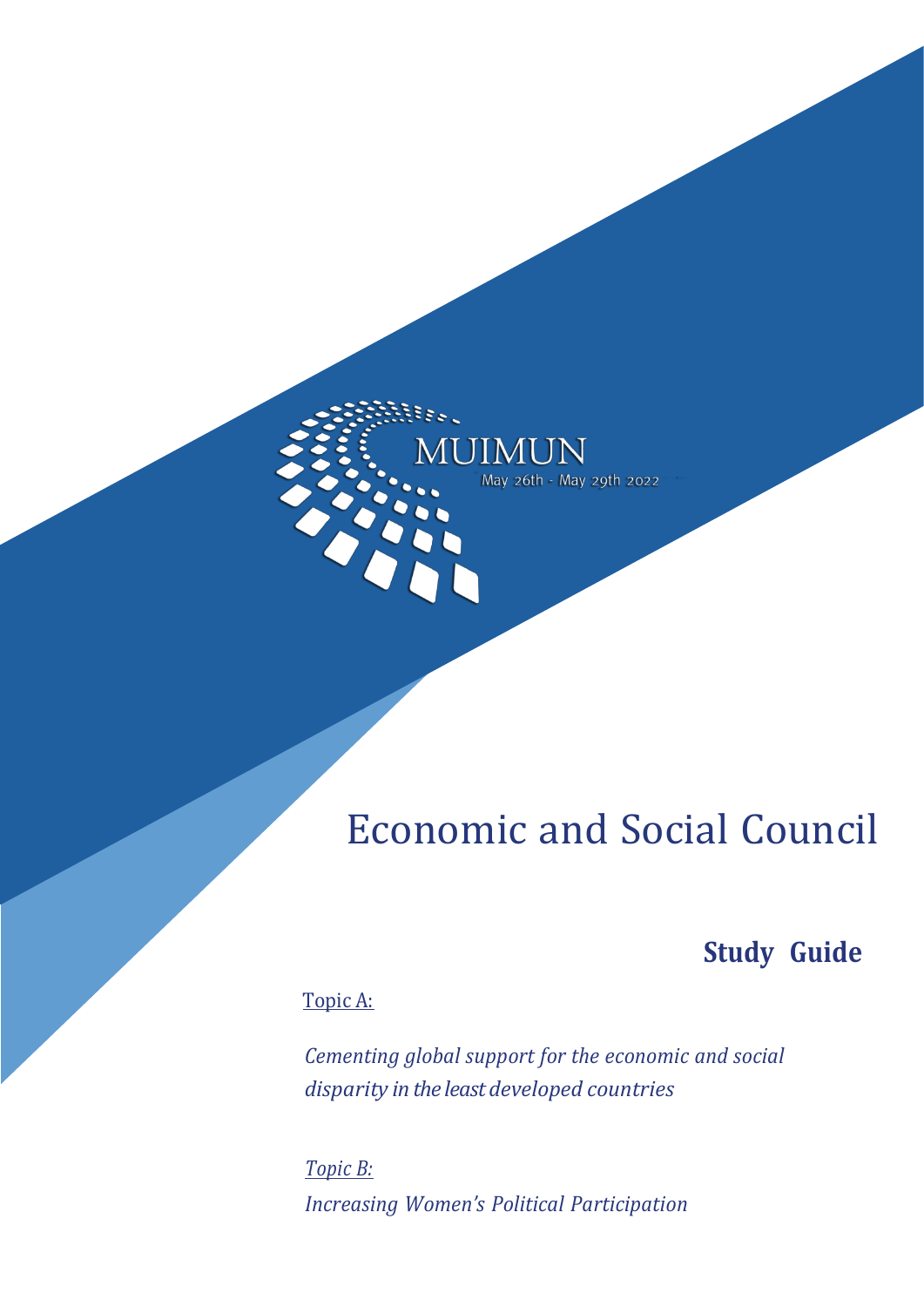#### **Münster, May2022**

Münster University International Model United Nations(MUIMUN) Web: [www.muimun.org](http://www.muimun.org/) E-Mail: [secgen@muimun.org](mailto:secgen@muimun.org) c/o Arbeitsstelle Forschungstransfer ´Robert-Koch-Str. 40 48149 Münster Phone: +49 251 833 2943

Under direction of the General Secretariat

Secretary-General: Sofia Milo, Friederike HinrichsSupported by:



Westfälische Wilhelms-Universität MünsterSchlossplatz 2 48149 Münster Web: [www.uni-muenster.de](http://www.uni-muenster.de/) E-Mail: [verwaltung@uni](mailto:verwaltung@uni-muenster.de)[muenster.deP](mailto:verwaltung@uni-muenster.de)hone: +49 251 83 0



Münster MUN e.V. Scharnhorststraße 12 48151 Münster Executive Management: Ellen Barnert, Esther Kapuske Web: [www.muenster-mun.de](http://www.muenster-mun.de/) E-Mail: [info@muenster](mailto:info@muenster-mun.de)[mun.de](mailto:info@muenster-mun.de)



Arbeitsstelle ForschungstransferRobert-Koch-Str. 40 48149 Münster Web: [www.uni](http://www.uni-muenster.de/AFO/)[muenster.de/AFO/E](http://www.uni-muenster.de/AFO/)-Mail: [uvafo@uni-muenster.de](mailto:uvafo@uni-muenster.de) Phone: +49 251 83 32221

**Content: Muhammad Umar Arshad Arqam Altaf Christoph Kahlen**

Content Advisor: Christoph Kahlen

Design: Sofia Milo, Friederike Hinrichs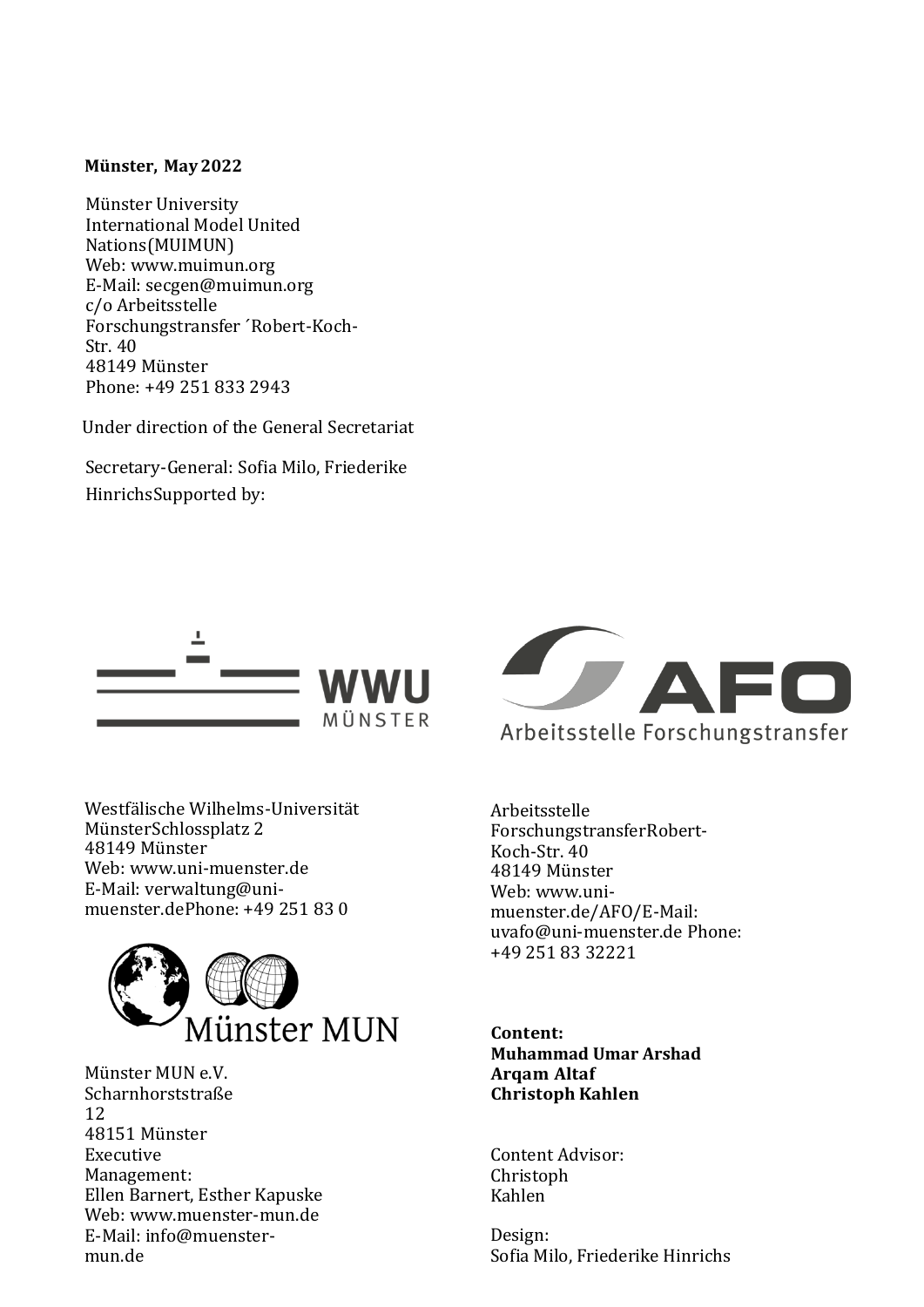

#### **Words of Welcome from the Chairs**

## **Honorable delegates of the United Nations Economic and Social Council at MUIMUN 2022,**

I am thrilled to welcome you to the United Nations Economic and Social Council - ECOSOC at MUIMUN 2022. Through this study guide you will get an introduction to the topic that will be discussed within my committee, so I recommend you read it carefully. Good preparation is essential to actively participate within the debate, and also influences the overall



experience through the quality of discussion. Of course, you are encouraged to do any additional research as well. Also, please be sure to familiarize yourself with the Rules of Procedure beforehand. Your task at MUIMUN 2022 will be to represent your country's policies diligently and accurately and to negotiate for solutions that align best with your country's interests. The topics we will discuss both focus on sustainable global growth but will deal with different aspects and potential issues with such said.

The basic essence of any Model United Nations conference is debating with dignity and facts. The MUNs give you an ultimate experience with the lobbying or voting part as well. The very delegates that you will be competing against must be your allies in a certain capacity as well. That is where diplomacy kicks in. from GSL to unmoderated caucuses, I hope you come prepared and do absolute wonders in the committee. In case of any queries, you can always reach out to me and you are encouraged to do that. My email address is [umararshaddd@gmail.com.](mailto:umararshaddd@gmail.com) Looking forward to seeing you all soon.

Best wishes,

Muhammad Umar Arshad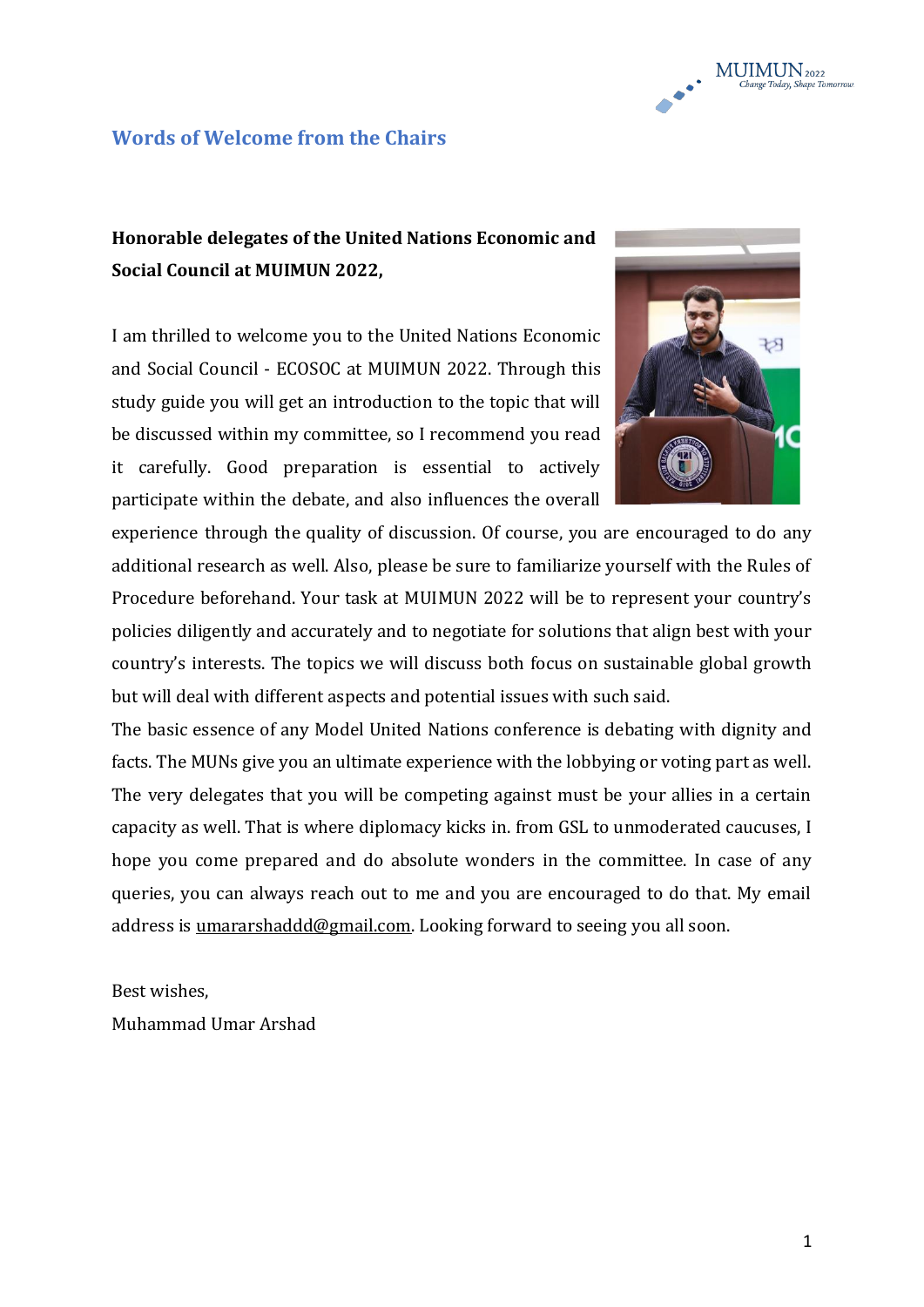## **Honorable delegates, Hello and Welcome to the simulation of the Economic and Social Council at Munster University International Model United Nations,**



my name is Arqam Altaf-Ur-Rehman Niaz, and I am from Lahore, Pakistan. I have been in a Model UN circuit in my home country for more than 7 years now. I am currently studying at the University of Central Punjab; I am a computer science major. I am also in the Model UN society at my university and have been training students in the art of public speaking and diplomacy at various institutes back home. From doing declamation style of debate and then gradually inclining towards Model UN conferences, I have been experimenting with different styles of debates for a long time. I have always been inclined toward international law and public policy drafting, and international

relations, and I am sure that my inclination toward the aforementioned topics has changed my perspective on looking into matters and issues. It has forced me to think out of the box and have an out-of-the-ordinary way of thinking and analyzing situations.

Other than debates, I am an experimentalist when it comes to extra-curricular activities. From being one of the most active members of my sports society to being the cast in multiple theater performances. From being the president of the Debates society to being the General Secretary of the Arts and Literary Circle at my high school. I have tried almost everything that my school had to offer. As an individual, I have always felt that education is not just confined to the walls of a classroom or a lecture hall. As a lot of people have mentioned in their speeches, and I agree with them, learning is out of the protected bubble of a classroom and outside of the constant shadow of our professors. One of the biggest reasons for all these experiments was to live life outside of the control and influence of teachers and elders, no doubt it is very important and vital, but it is also very important to somehow deal with difficulties on your own.

I welcome you all to the ECOSOC committee at MUIMUN 2022, the committee will be filled with diplomatic debate points and a show of diplomacy, I assure you that the debate will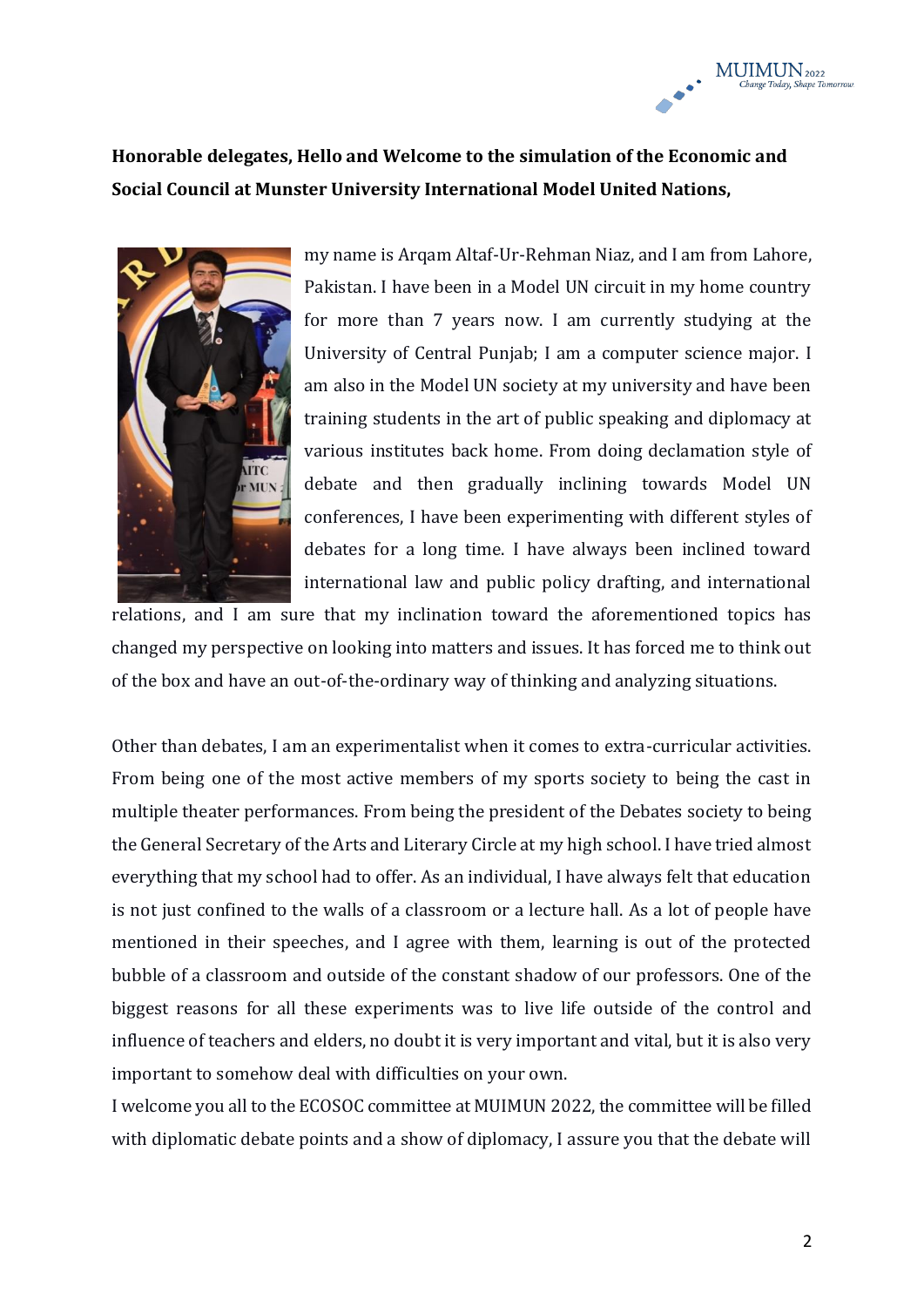$\bullet$ be not an ordinary one, the delegates in ECOSOC will be allowed to be as creative as they wishwith their frameworks and solutions. I would recommend you research well and use this with their frameworks and solutions. I would recommend you research well and use this document to your fair advantage, and always remember, you need to practice diplomacy throughout the conference as that is one of the main goals of Model UN conferences.

Arqam Altaf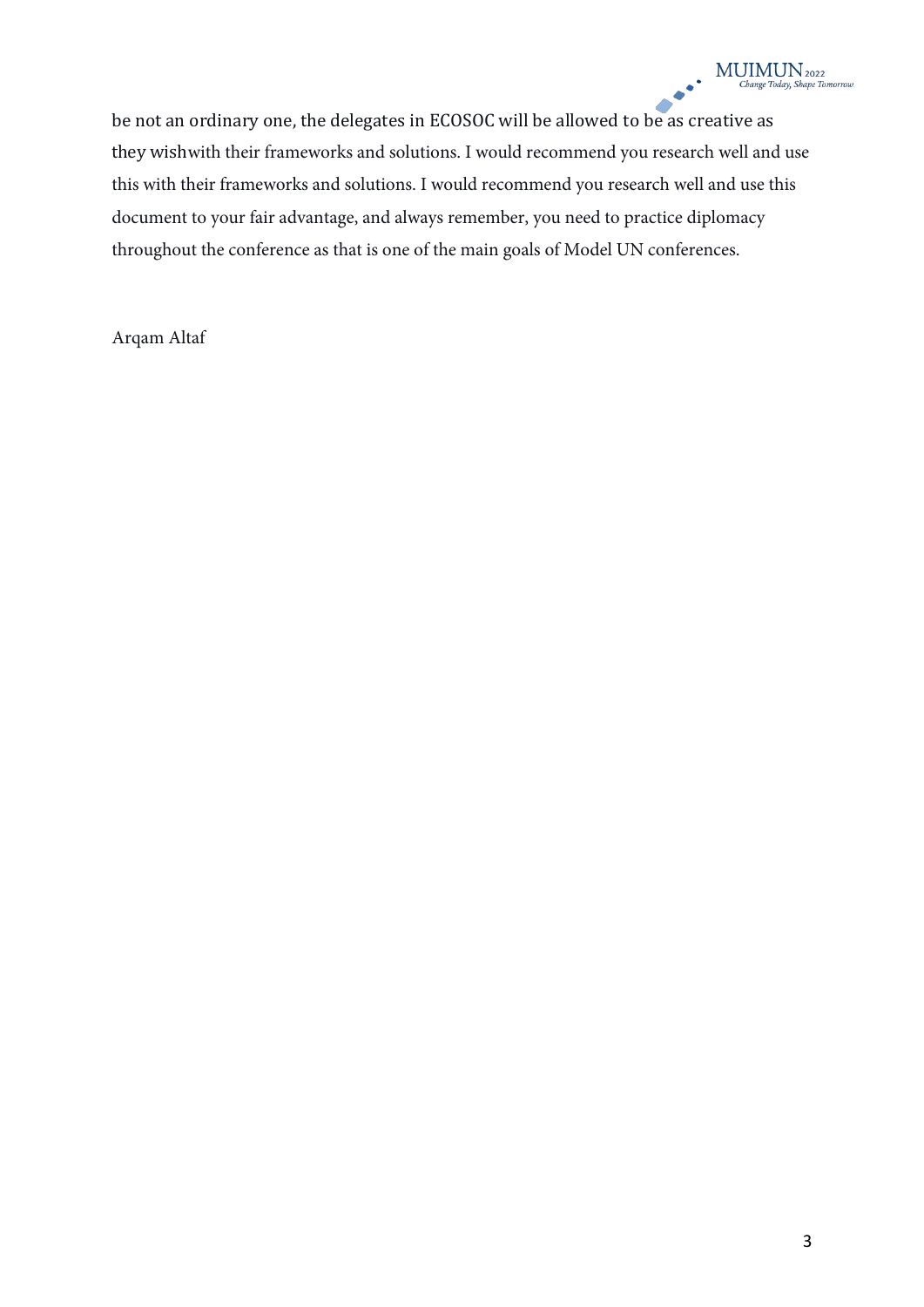

#### Table of content

## TOPIC A: CEMENTING GLOBAL SUPPORT FOR THE ECONOMIC AND SOCIAL DISPARITY IN THE LEAST

#### 

| EARLIER INTERNATIONAL ACTIONS WERE TAKEN BY THE NATIONS AND ORGANIZATIONS TO PROMOTE THE |  |
|------------------------------------------------------------------------------------------|--|
|                                                                                          |  |
|                                                                                          |  |
|                                                                                          |  |
|                                                                                          |  |
|                                                                                          |  |

|--|--|--|--|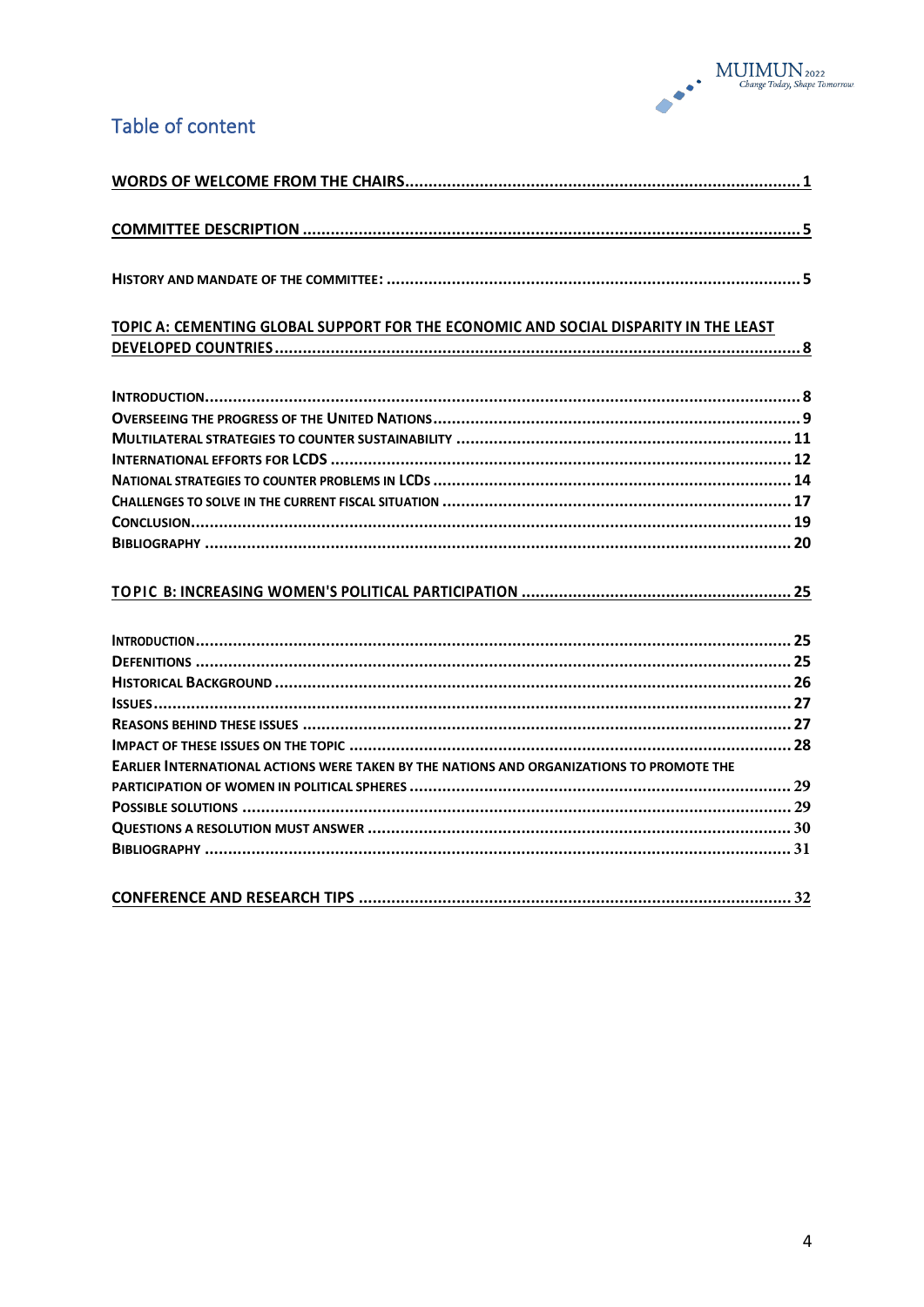

#### **Committee Description**

We welcome you all to the ECOSOC committee at MUIMUN 2022, the committee will be filled with diplomatic debate points and a show of diplomacy, we assure you that the debate will be not an ordinary one, the delegates in ECOSOC will be allowed to be as creative as they wish with their frameworks and solutions. We would recommend you research well and use this document to your fair advantage, and always remember, you need to practice diplomacy throughout the conference as that is one of the main goals of Model UN conferences.

#### **History and mandate of the committee:**

ECOSOC was established by the UN Charta (1945), which was amended in 1965 and 1974 to increase the number of members from 18 to 54. The Economic and Social Council was designed to be the main platform for the United Nations to discuss and debate international economic and social issues. ECOSOC has been one of the most important subsidiary bodies of the United Nations, as it has been active since the establishment of the UN charter and has been given the mandate to not only discuss social issues, but also economic, humanitarian, and cultural issues as well. That gives ECOSOC the right and responsibility to solve issues such as:

- 1. Gender Discrimination
- 2. The economic crisis of states
- 3. Social development
- 4. Illegal production and supply of Narcotics
- 5. Issues faced in fulfillment of the sustainable development goals and millennial
- 6. development goals.

These are just some of the topics that the ECOSOC has been working upon for the last years, and more are there as well.

What does the Economic and Social council do? There are multiple tasks and objectives that the ECOSOC have adopted over the years, they are: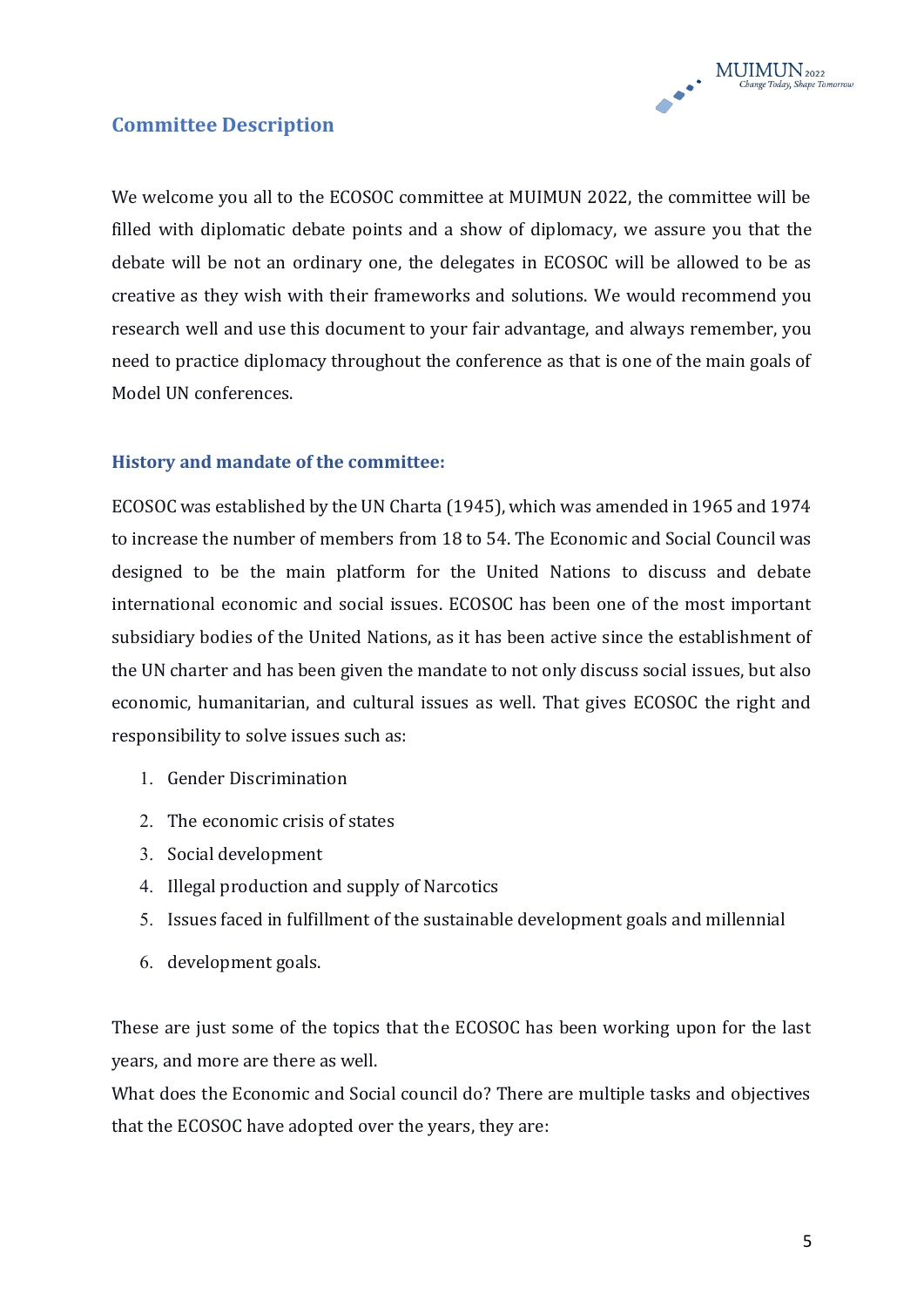

- 1. Promoting and financing sustainable Development
- 2. Coordination Segment
- 3. Managing the transition from MDGs to SDGs
- 4. Development Cooperation Forum
- 5. Financing for sustainable development
- 6. Coordinating humanitarian action
- 7. Guiding operational activities for development
- 8. Providing coordination and oversight
- 9. Building partnerships
- 10. Engaging youth
- 11. Raising awareness on emerging issues
- 12. Advising on Haiti's long-term development
- 13. Promoting the peace-development nexus
- 14. Working with civil society
- 15. Joint operational activities of ECOSOC and the United Nations for development

[The Economic and Social Council \(ECOSOC\),](http://www.un.org/en/ecosoc/) under the overall authority of the General Assembly, coordinates the economic and social work of the United Nations and the UN family of organizations. As the central forum for discussing international economic and social issues and for formulating policy recommendations, the Council plays a key role in fostering international cooperation for development. It also consults with non-governmental organizations (NGOs), tUnited Nhereby maintaining a vital link between the United Nations and civil society.

As explained above, ECOSOC has a set number of members, that represent their geographical belongings, the breakdown of which is, that 14 members ar[e from](https://www.merriam-webster.com/dictionary/allocated) Africa, 11 from Asia and the Pacific, 6 from Eastern Europe, 10 from [Latin America](https://www.britannica.com/place/Latin-America) and the Caribbean, and 13 from Western Europe and other areas. This adds up to 54 total members. After every 3 years, these members are re-elected. As the mandate of ECOSOC is quite diverse and a lot of area needs to be covered, ECOSOC has further regional commissions, in totality, ECOSOC has 5 regional commissions, to name them, and we have:

• United Nations Economic Commission for Africa (ECA)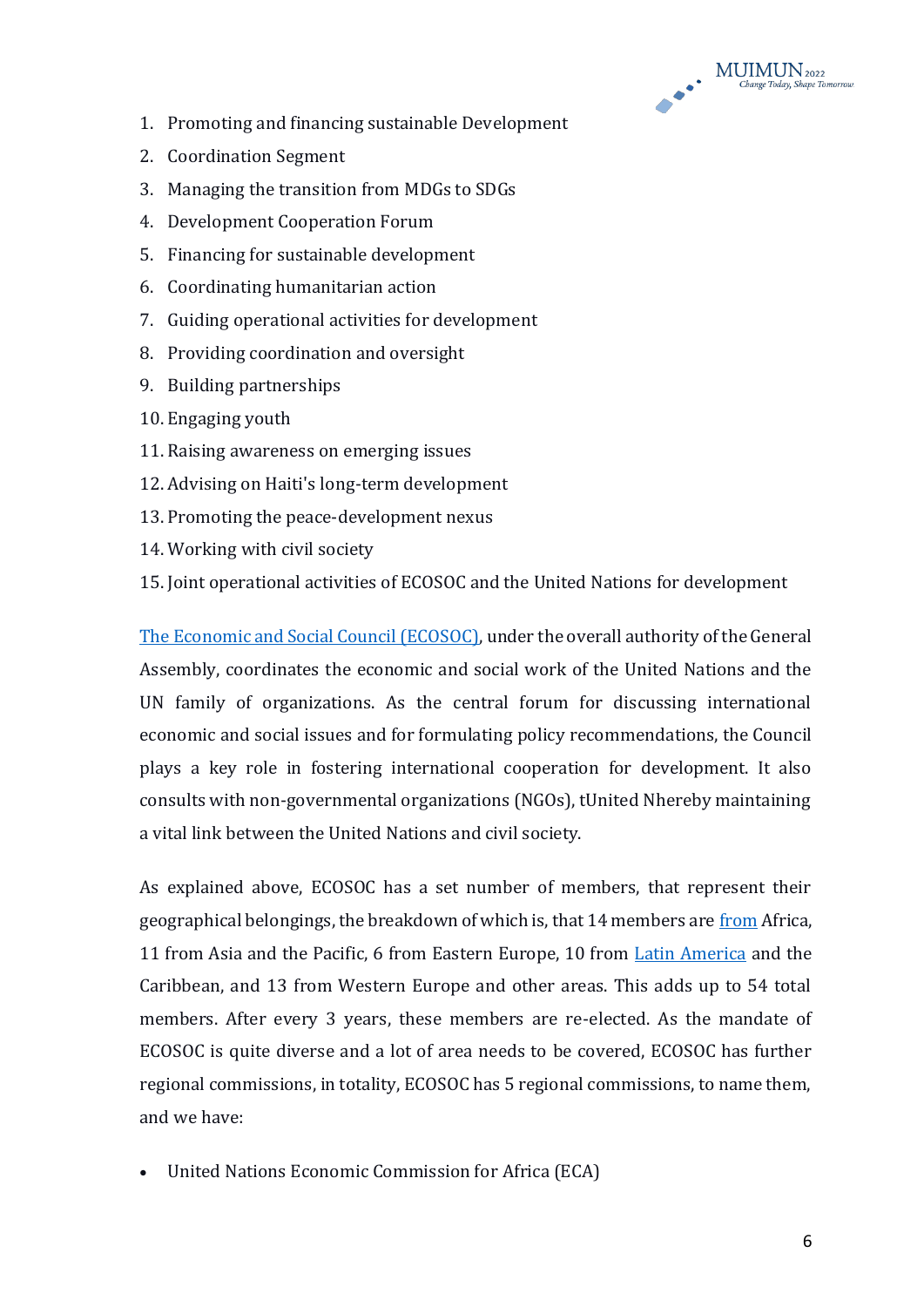

- United Nations Economic Commission for Europe (ECE)
- United Nations Economic Commission for Latin America and the Caribbean (ECLAC)
- United Nations Economic and Social Commission for Asia and the Pacific (ESCAP)
- United Nations Economic and Social Commission for Western Asia (ESCWA)

These different commissions work as sub-bodies for the ECOSOC and help the main body execute its plans and missions on a grassroots level.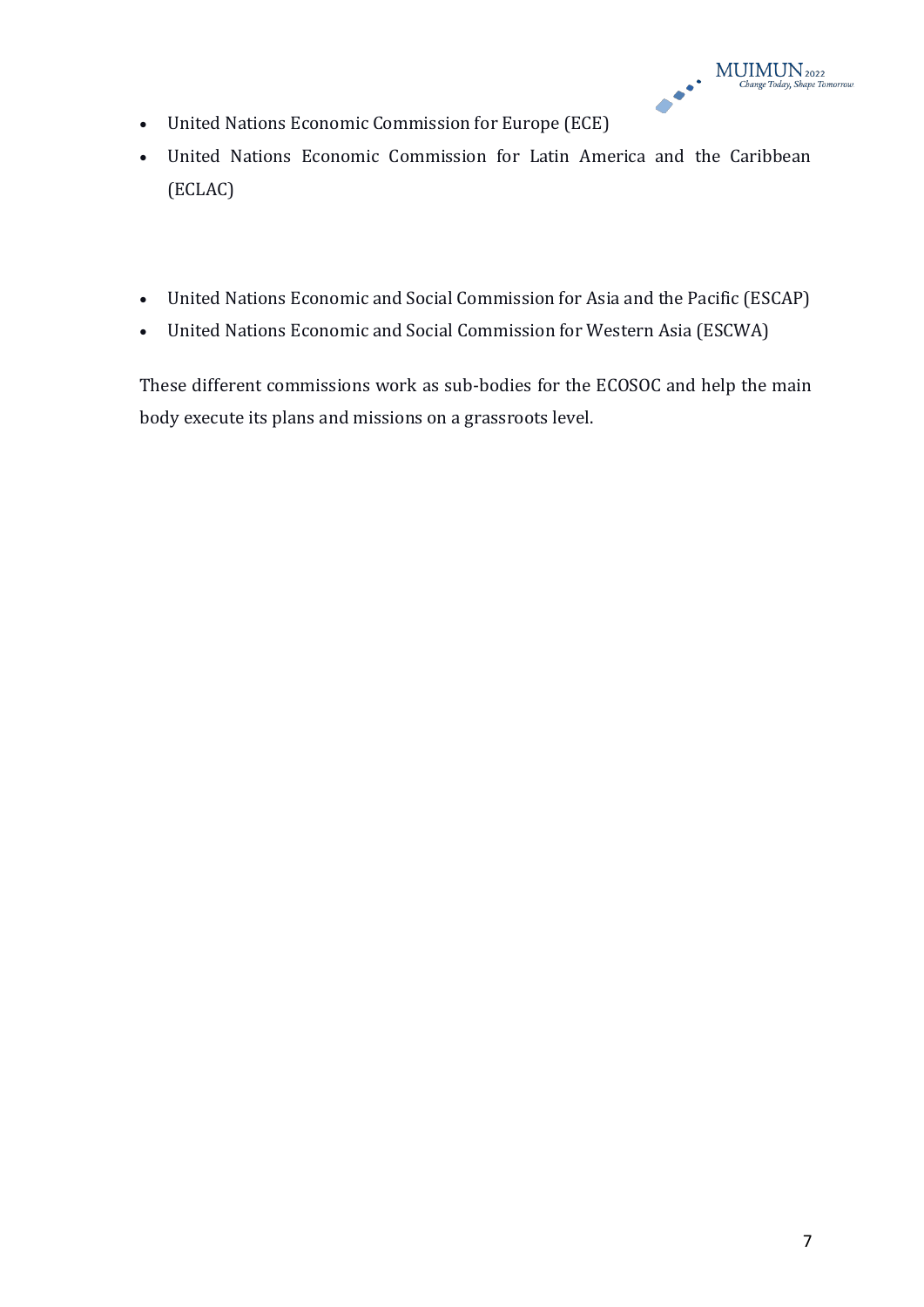## **Topic A: Cementing global support for the economic and social disparity in the least developed countries**

#### *Written by Muhammad Umar Arshad and Christoph Kahlen*

The issue of illegal arms trade in Africa and the Middle East is one that is not new but has been relevant with the rise of arm use in conflicts across the globe. Illegal arms trade facilitates instability through acts of terrorism and further escalates conflicts. This illicit form of trading is particularly rife in the Middle East and in Africa and has resulted in many civilians losing their lives or being displaced due to conflicts stemming from distribution of unregulated and illegal arms.

Illegal arms trade is in contravention of international law and basic human rights. Illegal arms trade perpetuates conflict and is against Sustainable Development Goal 16,1 which aims to promote peace, justice and strong institutions. This issue commands great attention as many of those affected by illegal arms trade are not the perpetrators of the trade, but rather are mostly civilians (including women and children) who in most cases are victims of crossfire in conflicts.

#### **Introduction**

#### What are Least Developed Countries (LDCs)?

The Least developed nations (LDCs) category became mounted by the united nations in 1971 to recollect the diversity of developing nations and to offer relevant treatment for the poorest. starting with 25 nations, the class has forty-seven LDC nations in 2019, usually in Africa. LDCs are characterised by using low capita income and structural handicaps that impede their development, justifying their unique interest and guiding measures from the international network. Those structural handicaps are measured through an economic Vulnerability Index (EVI) and a Human assets Index (HAI).FERDI's work in the Least evolved countries specialises in the traits of the class and the development of LDC identity, and the effectiveness of their unique treatment.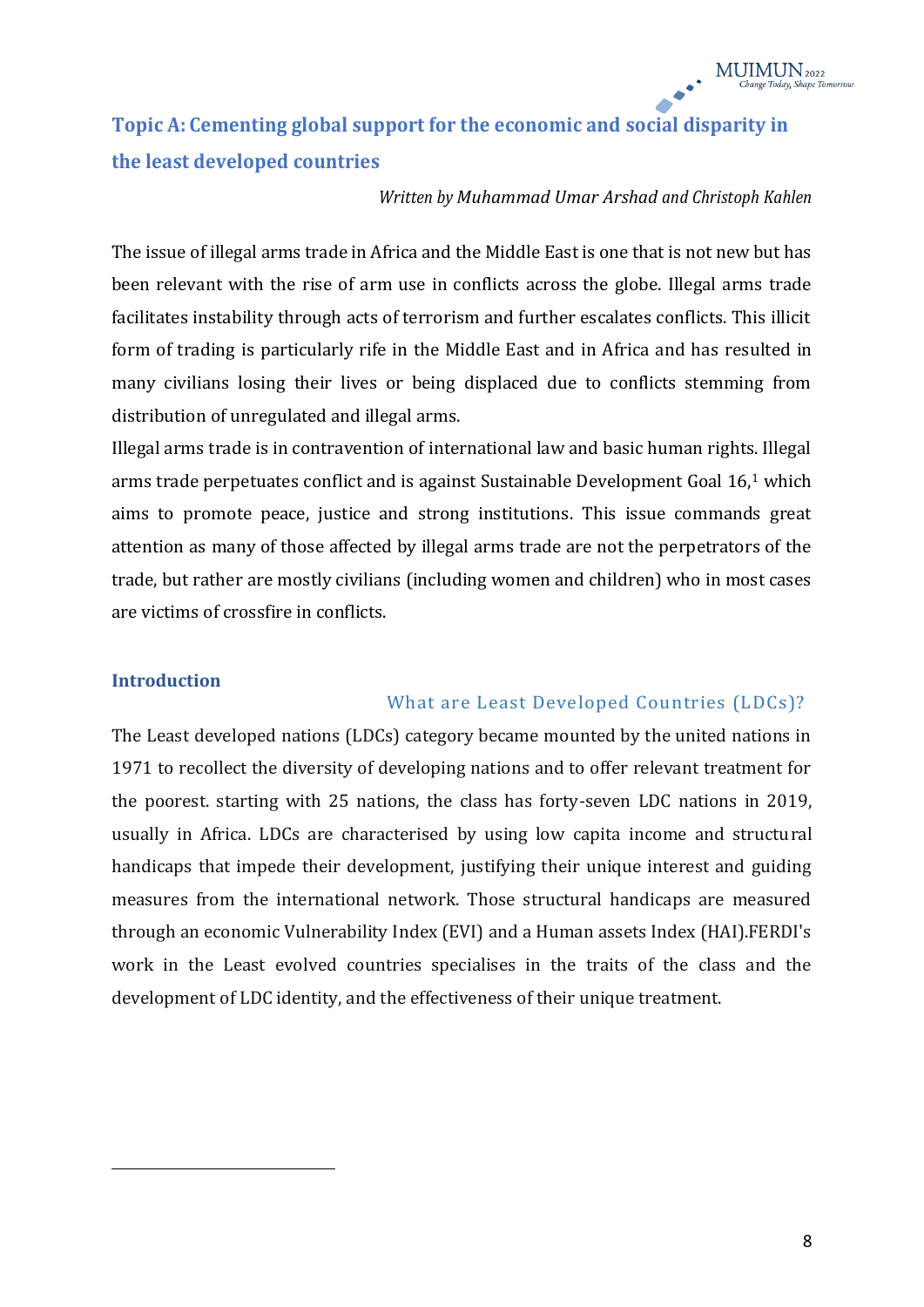

#### **Overseeing the progress of the United Nations**

The listing of LDCs is reviewed every 3 years via the Committee for development policy (CDP), an institution of independent specialists that documents to the Economic and Social Council

(ECOSOC) of the united nations. Following a triennial review of the list, the CDP may additionally propose, in its record to ECOSOC, international locations for addition to the listing or graduation from LDC repute.

During 2017 and 2020 the CDP undertook a comprehensive assessment of the LDC standards The ensuing revised standards had been first carried out on the triennial overview which came about in February 2021. The standards and the thresholds for inclusion into the LDC category and for graduation from the class applied at the 2021 triennial overview were as follows[2]:

- (a) An earnings criterion, based on a three-12 months average estimate of the gross national income (GNI) in line with capita in the U.S.A. dollars, the use of conversion elements primarily based on the world financial institution Atlas methodology. The threshold for inclusion and commencement is based on the thresholds of the sector financial institution's low-income class. On the 2021 triennial assessment, the threshold for inclusion turned to \$1,018 or underneath; the brink for commencement becomes \$1,222 or above[3];
- (b) A human assets index (HAI), such as two sub-indixes:
	- a)fitness sub-index and
	- b) training sub-index.

The health sub-index furthermore has 3 indicators:

- (i) the beneath-5 mortality fee;
- (ii) the maternal mortality ratio; and
- (iii) the superiority of stunting. [4]

The schooling sub-index has 3 signs: (i) the gross secondary faculty enrolment ratio;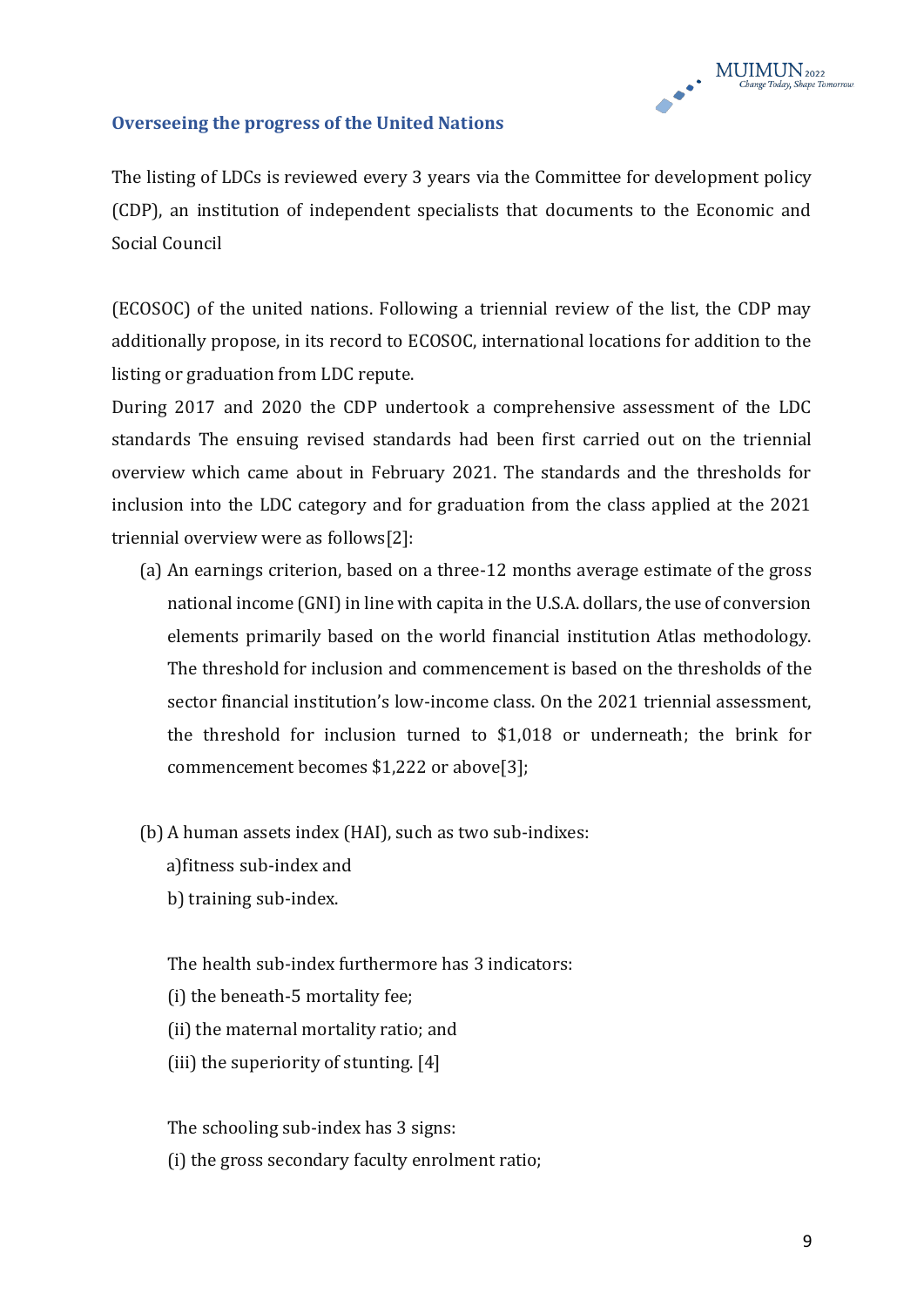(ii) the adult literacy charge; and

(iii) the gender parity index for gross secondary school enrolment. All six signs are transformed into indices using hooked-up methodologies with the same weight. The 2021 triennial review set the thresholds for inclusion and graduation at 60 or under and sixty-six or above, respectively.

- (c) An economic and environmental vulnerability index, including two sub-indices: a monetary vulnerability sub-index and an environmental vulnerability sub-index. The financial vulnerability sub-index has 4 indicators:
	- (i) share of agriculture, hunting, forestry, and fishing in GDP;
	- (ii) remoteness and landlockedness;
	- (iii) merchandise export attention; and
	- (iv) instability of exports of goods and services.

The environmental vulnerability sub-index has four signs:

(i) percentage of populace in low elevated coastal zones;

- (ii) share of the population living in drylands;
- (iii) instability of agricultural manufacturing; and
- (iv) victims of screw-ups.

All 8 signs are transformed into indices of the usage of installed methodologies with equal weight. The 2021 triennial assessment set the thresholds for inclusion and commencement at 36 or above and 32 or beneath, respectively.

At every triennial evaluation, all countries in developing regions are reviewed against the criteria. If a non-LDC meets the established inclusion thresholds for all 3 criteria in a single review, it can emerge as eligible for inclusion.[5]

Inclusion calls for the consent of the UNGA worried and will become powerful straight away after the general meeting takes notice of the Committee's advice. No recommendations have been made for inclusion in the CDP's 2021 triennial evaluation.[6]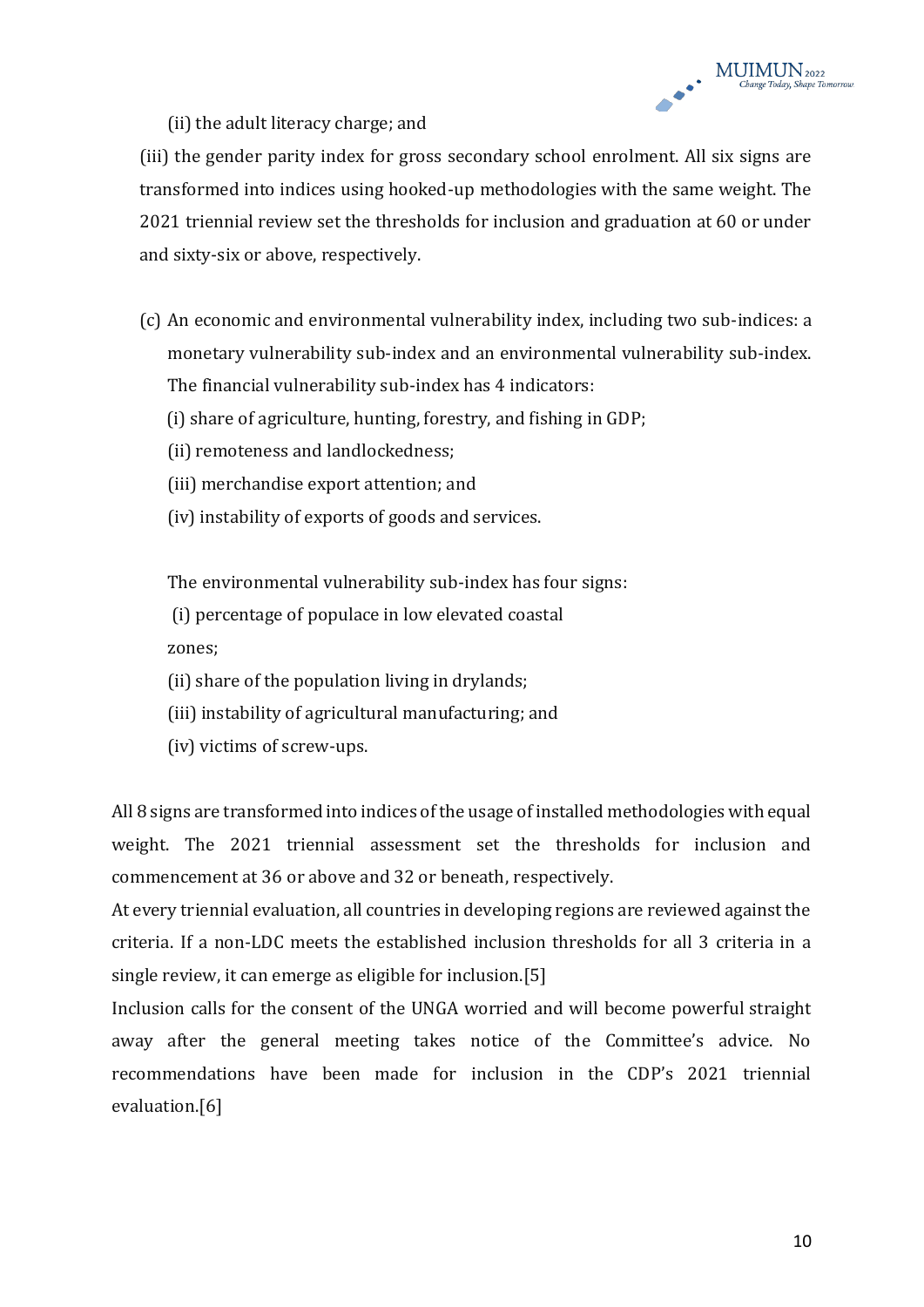#### **Multilateral strategies to counter sustainability**

Every ten years, the United Nations convenes a convention dedicated completely to LDCs. Programs of Action (PoA) had been decided for each of the four many years all through 1980 and 2021. because of the outcome of a multilateral method to improve negotiation and compromise, PoAs aren't legally binding.[7] They necessarily embody a political schedule and replicate the unequal electricity performances and interactions present between distinctive constituencies and ideological leanings within the multilateral system.[8] It is critical to bear in mind that PoAs no longer update national development plans as this would neglect the heterogeneity of the LDCs and infringe on their sovereignty and employer. PoAs as a consequence inherently generalise LDC internal factors, each in[9]:

- (i) the articulation of structural impediments to improvement;
- (ii) inside the evaluation of implementation;
- (iii) putting more emphasis on regions of worldwide action extra oriented to consequences

Successive shifts in emphasis throughout the PoAs have served to make bigger sure dimensions of development over others, and try to "repair" problems/troubles that occurred at some stage in the implementation of previous PoAs. This represents a development in the complexity and the number of policy measures (which includes related charge-offs and sequencing demanding situations), with the corollary being greater demands on (and for) state ability. all the PoAs are heavily dependent on the potential and management function of LDC governments, which have a primary obligation for their own improvement.[10] But LDCs' state potential has been at risk of erosion at some point of the PoAs' implementation, as evidenced by the negative effects of the austerity measures taken within the context of the structural adjustment programs (SAPs) of the Eighties and Nineteen Nineties – the latter almost absolutely overshadowing longer-time period issues with sustainable improvement and structural transformation pursuits embodied in the SNPA and the economic improvement Decade for Africa.<sup>[11]</sup>

Moreover, ODA commitments and measures intended to improve useful resource allocations and mechanisms have always remained unmet and hampered desires on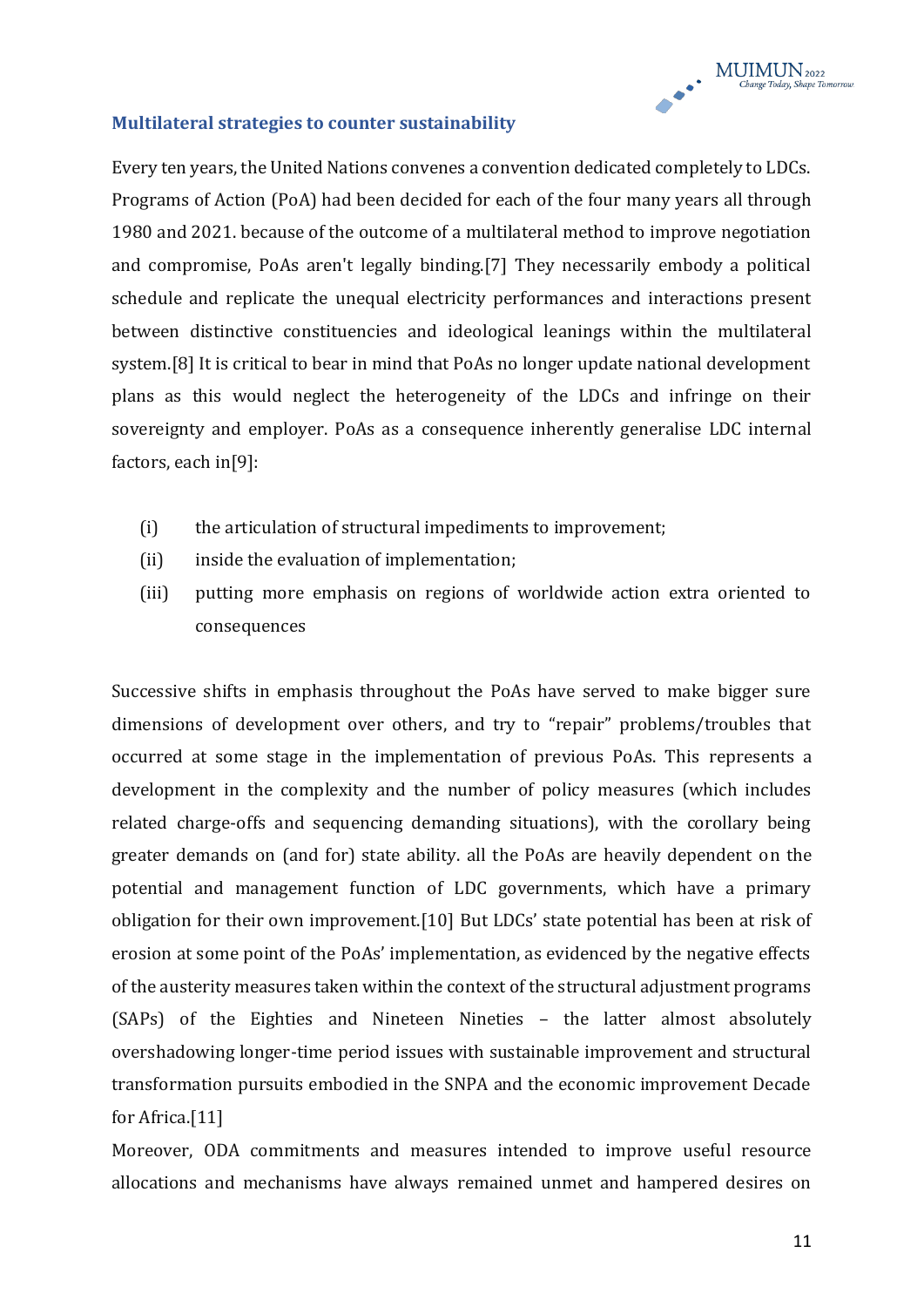useful resource effectiveness and the building of the kingdom's ability to deliver at the PoAs and other improvement goals. It is consequently notable that each one of the PoAs has functioned

imperfectly, with neither birthday celebration in a position to say they have completely met their goals.[12]

#### **International efforts for LCDS**

Each of the PoAs is known for commitments to global guide measures (ISMs). Further to ODA and technical help, change is the primary place thru which concrete LDC-unique ISMs have been pursued and operationalized, inclusive of the doors of the PoAs.[13] Whilst the special wishes of LDCs are extensively diagnosed, foremost monetary institutions, such as the arena bank and the worldwide financial Fund (IMF), no longer recognize or observe the LDC category of their operational work. Even though multilateral institutions are events in the PoA development cooperation partnership, and at the same time associated with donor commitments on financing for improvement, including ODA, technical assistance, and debt relief. At the same time as most resource donors want to seem as beneficent as viable, the single file on more differentiation inside the unique treatment of LDCs is inconsistent.[14] It may be said that the PoAs have influenced the worldwide discourse on development in LDCs serving as a useful tool for advocacy considering donors want to comfy their public's buy-in for useful resource coverage. Policy statements, however, many donor nations have no longer multiplied ODA to LDCs on the tempo required to achieve agreed targets; issues about this had been raised as early as the first LDC conference in 1981 when the subject of the limited progress achieved inside the implementation of the immediate action Programme became broached (United nations, 1982).[16] There are several dimensions to the lessthan-exceptional report on the fulfillment of ODA dreams and objectives, no longer least the lagged constraints imposed on the ability and inclination of donors to satisfy ODA targets throughout instances of home financial strife.[17] Those factors likely contribute to explaining why donor commitments on ODA within the PoAs weakly translate to actual aid transfers and why aid allocations are unequally distributed throughout the diverse dimensions of improvement. Donor ambition is likewise measured by using the nature of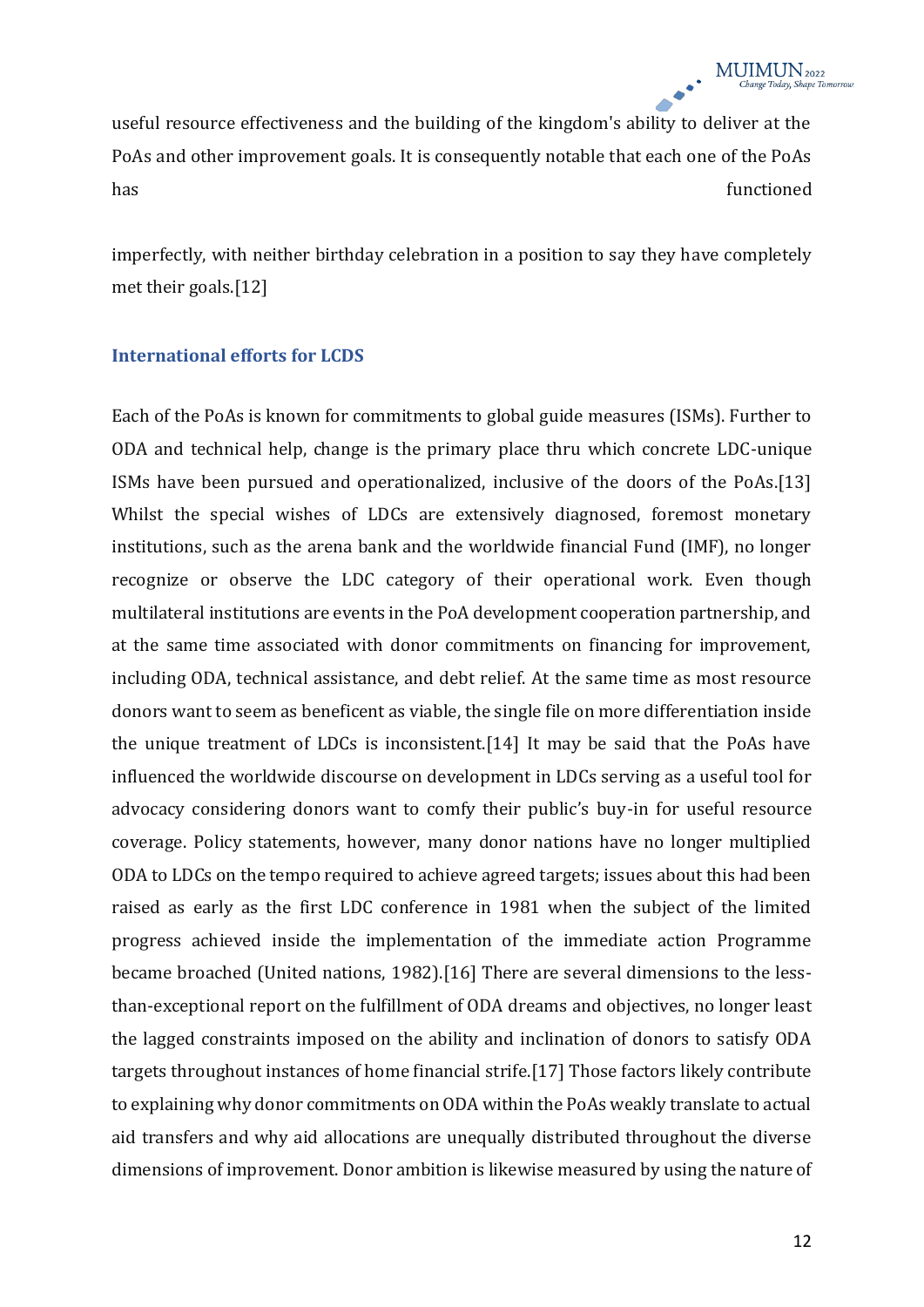their commitments.[18] Critics factor out that ODA commitments do now not quantity to a promise to obtain the objectives; furthermore, the graduated nature of the PPoAinstalled commitments skews donors' incentive due to the fact the few notably small countries that consistently reach the top-stage target (0.20 percent of GNI) are required to do extra. Bigger and richer donor nations that do not obtain even the lowest goal (zero.15 in keeping with cents of GNI) are difficult with much

less strain to decide on a quantity of ODA in percentage to their GNI.[19] The political context for the PoAs is as important as the goals themselves because donors necessarily reply to development goals in approaches that are precise to their nearby situations. As a result, it's far additionally essential to recognize that the messages that may be simplest in garnering donor assistance for pro-improvement guidelines and sustained resource programs can be distinctive from people who incentivize sustainable progress on the floor. Studies have prominently shown a diffusion of donor motivations for giving, e.g. cohesion, recipient want, donor self-interest, recipient traits, donor ideology, historic path dependencies, geopolitical opposition, exchange pursuits, enlightened self-hobby, and home protection concerns.[20]

Also noteworthy is the Monterrey Consensus, which underpins 21st-century development financing, and which advanced the view that sound governance is necessary for aid to be used successfully.[21] This endorsement effectively justified selectivity in aid allocation by donors and tilted the balance of obligation for resource effectiveness in the direction of useful resource recipients. One tough problem is the multitude and contested meanings of the idea of improvement.[22] Such ambiguity and elusiveness serve to justify a variety of different agendas held by using countrywide governments, donors, and the diverse and increasing number of actors in development cooperation; that is similarly complicated by using electricity imbalances that tend to negate the rhetoric on LDC possession and leadership on choices in this question. because the Monterrey Consensus, which means the concept of development is closely weighted closer to poverty relief and development perspectives emphasising character well-being versus a holistic view of the national economic system functioning as a device that simultaneously addresses societal well-being.[23] The interplay of stagnant ODA flows and a sectoral allocation disproportionately geared towards social sectors and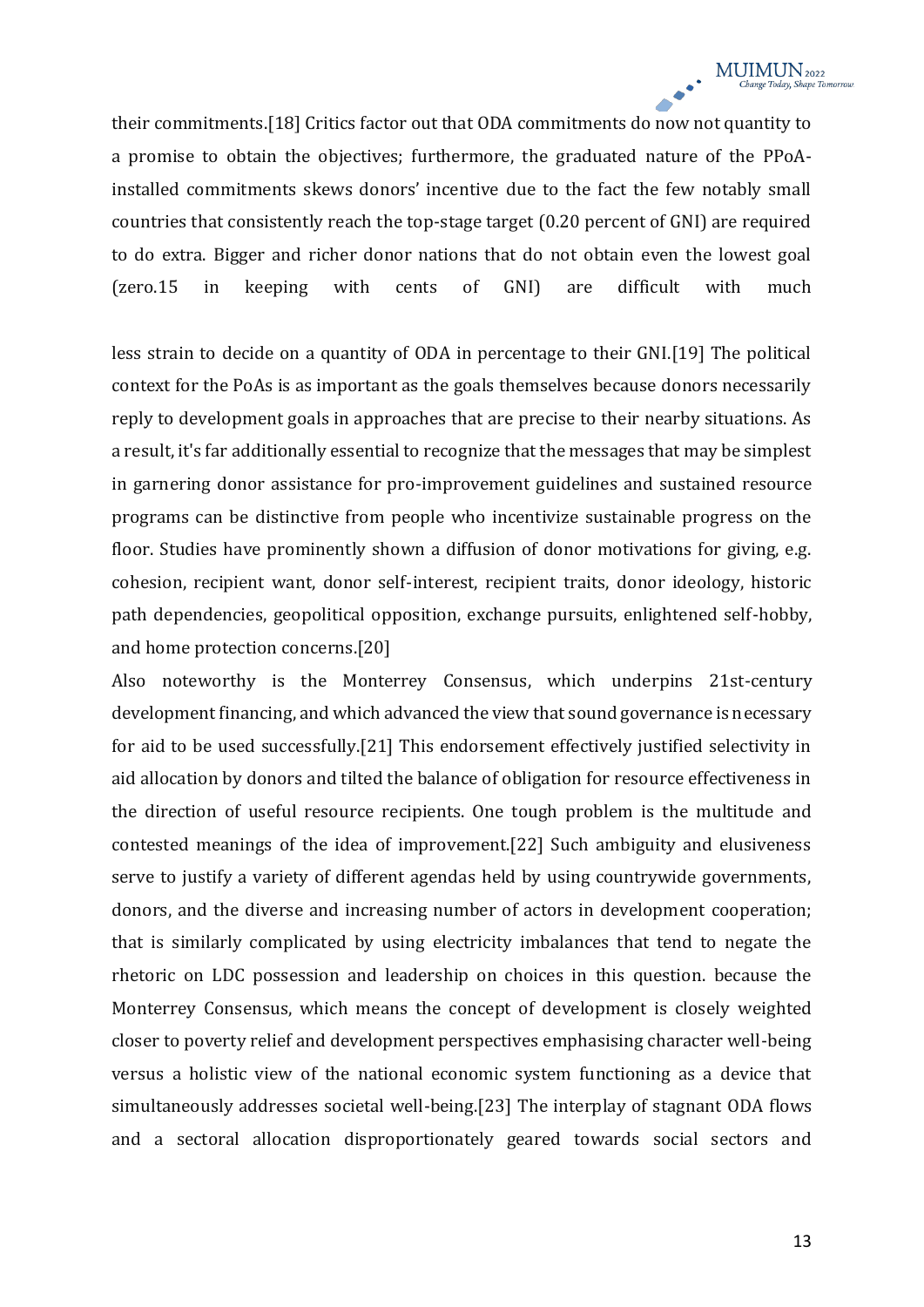humanitarian activities leaves economic infrastructure and productive sectors rather underfunded.[24]

#### **National strategies to counter problems in LCDs**

Nations comply with extraordinary improvement paths and trajectories due to preliminary conditions, countrywide policy selections, and exogenous elements. The implication of particular United States of America challenges calls for nations to strive for stability among different priorities, at the same time as pursuing their development schedule.[25] At the centre of development planning procedures are the governance structures and and structures and structures and and structures and and structures and  $\alpha$ 

establishments that outline country-wide visions and expand techniques and guidelines to realise them. These governance institutions have the concomitant duty to increase rules that foster brotherly love throughout the populace and stability of the alternate-offs and unintended consequences of guidelines.[26] Those contrasting forces have once more become a chief function of the national policy-making process in growing nations given that 2015. Therefore, an evaluation of LDCs' countrywide improvement plans was made, masking various overlapping durations starting in 2014/2015-2020/2021 and ending in 2020/2021-2030/2036. numerous of those plans include an implementation price estimate, even as others most effective include a demonstration of the spending allocation in step with vast regions of precedence.[27] The budgets are largely tied to an economic system's length and are no longer necessarily indicative of the use of a level of ambition. For example, Angola, Bangladesh, Ethiopia, Nepal, Uganda, and the United Republic of Tanzania have extraordinarily big budgets, steady with their size. In contrast, the development plans of Rwanda and Burkina Faso showcase substantial ambition, as compared to other LDCs with similar profit ranges. Afghanistan is a specific case.[28] There, the economy size is not a limiting component, which demonstrates the USA's expectations to mobilise great external resources to reinforce the potentialities for peace and recovery after years of conflict, clearing backlogs in public provider shipping, and strengthening establishments.[29] In truth, Afghanistan received the highest share of ODA to LDCs in 2018–2019 accounting for 10% of the  $$$  fifty-seven billion of useful resources to all LDCs. The selection and costing of flagship tasks for enforcing countrywide plans vary in line with country priorities, and from actual financial spending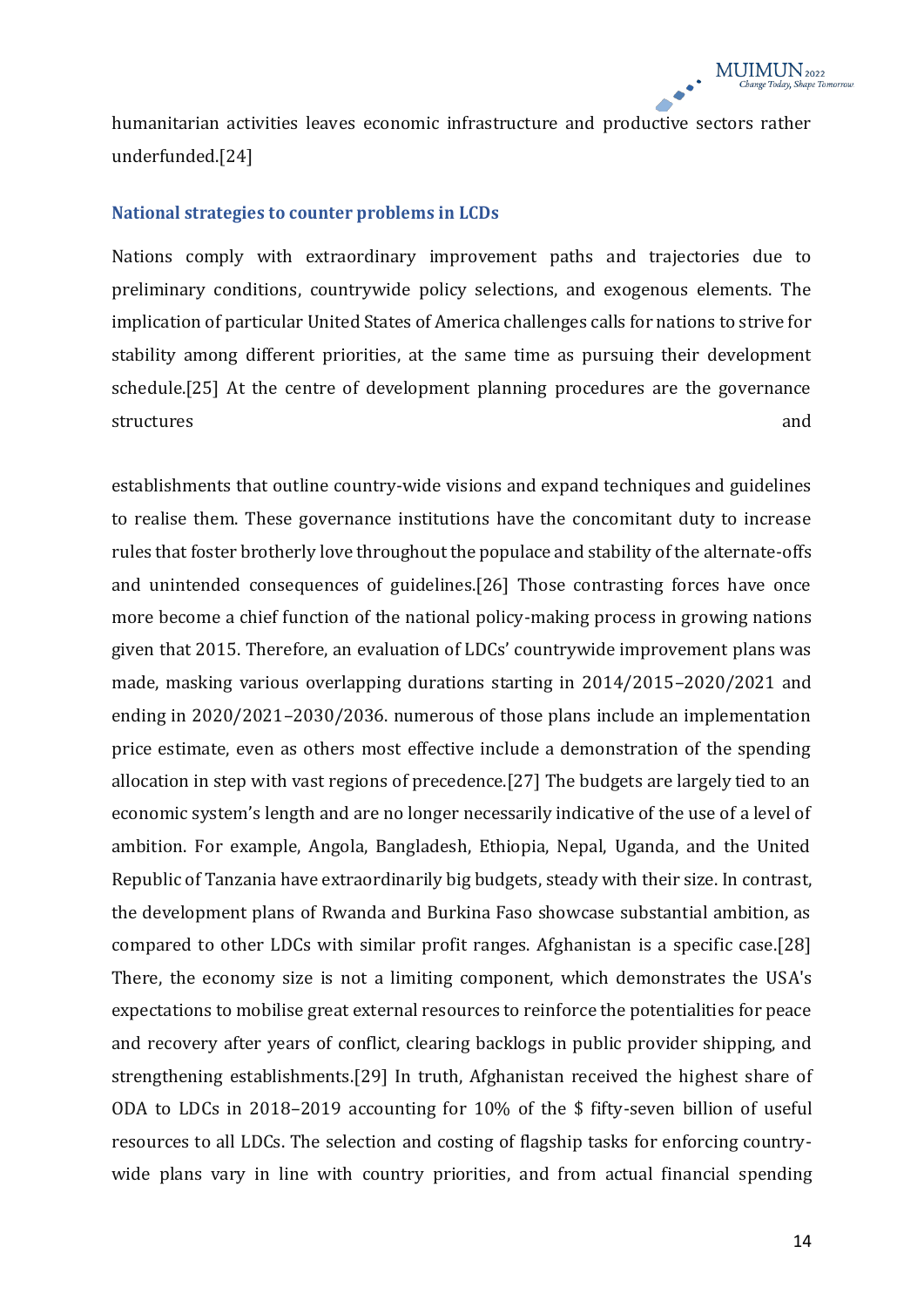statistics.[30] An analysis of the countrywide improvement plans imparting information and costing of spending for the implementation of the plans well-known shows that national governments place an excessive level of precedence on the development of productive capacities, economic diversification, and structural transformation.[31] A sectoral breakdown of the national budgets of 23 LDCs for which records are to be had, well-known shows that they foresee a median of 52 according to cent in their price range allocations committed to the two sectors of economic development, transformation, diversification; and infrastructure. Within the case of Burundi, Ethiopia, Liberia, Nepal, Madagascar, and the United Republic of Tanzania, their percentage of allocations in these sectors is mainly high, with the 2 classes accounting for more than 60% in keeping with cent of deliberate spending.[32] Burundi, for instance, allotted seventy-seven consistent with the price of implementing its national plan to those large topics. although,

infrastructure development, which is central to economic transformation, acquired the simplest 2. five in line with cent of the price range, notwithstanding currently having handiest 1,646 km of paved roads out of a total of five,211 km in the categorised national street community (authorities of Burundi, 2018).[33] Several nations have allocated an above-average (as a minimum of 30 percent) of their budgets to economic development, transformation, and diversification, including Guinea, Madagascar, Malawi, Mali, Nepal, Niger, and Sao Tome and Principe, Senegal, and the United Republic of Tanzania.[34]

#### UN-related documents:

- 1. The Ministerial Declaration of the Group of Least Developed Countries
- 2. GA Resolution Graduation of Bangladesh, the Lao People's Democratic Republic and Nepal from the least developed country category
- 3. ECOSOC Resolution Report of the Committee for Development Policy on its 23rd session
- 4. Report of the Secretary-General on Implementation, effectiveness and added value of smooth transition measures and graduation support
- 5. Report of the Secretary-General on the Implementation of the Programme of Action for the Least Developed Countries for the Decade 2011-2020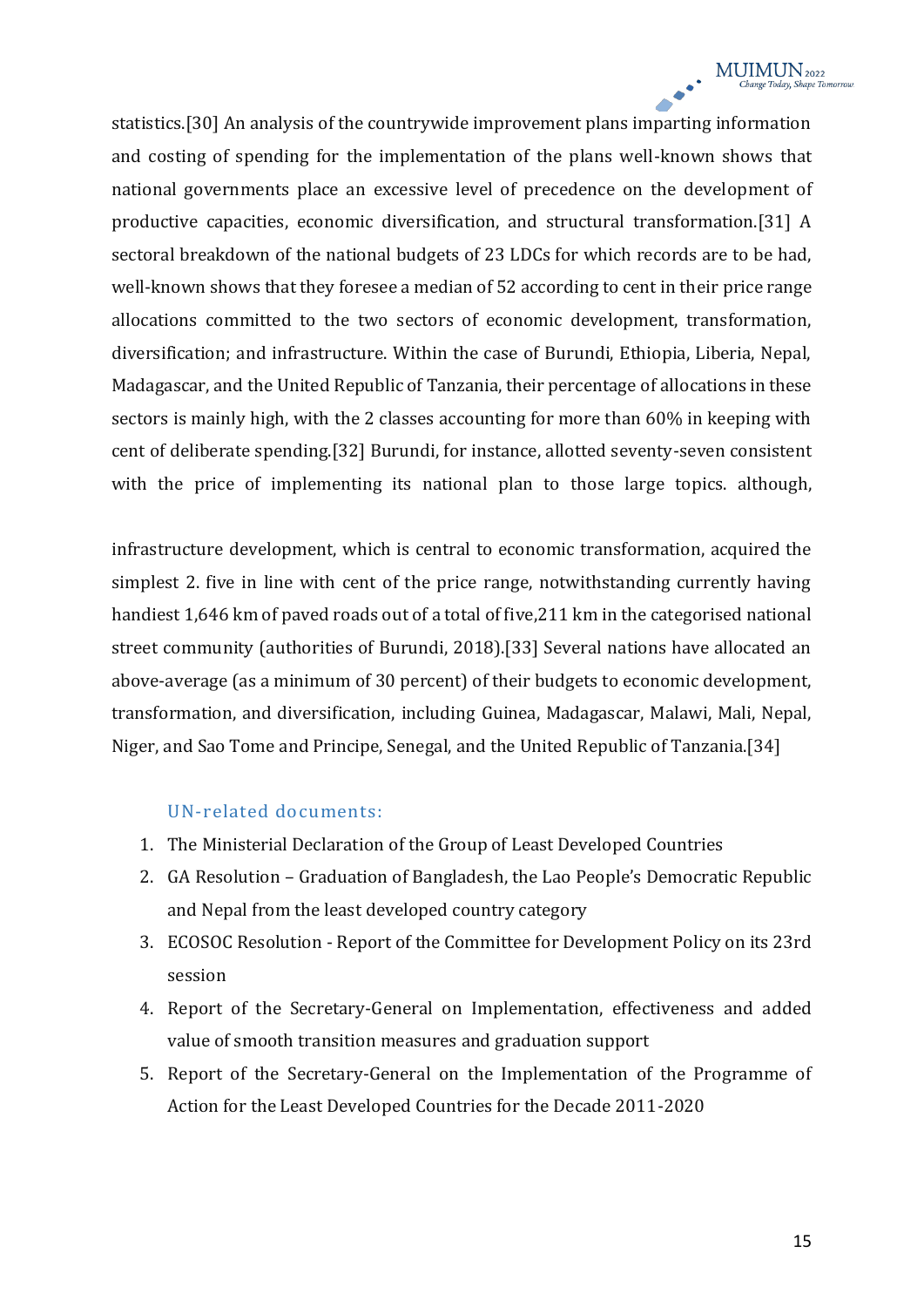- 6. Statement of the Group of Least Developed Countries on the Coronavirus Disease (COVID-19): Burgeoning Challenges and a Global Stimulus Package for the Least Developed Countries
- 7. The Ministerial Declaration of the Group of Least Developed Countries
- 8. GA Resolution Rescheduling of the LDC5 Preparatory Process and Conference due to COVID-19 pandemic
- 9. GA Resolution Follow-up to the Fourth United Nations Conference on the Least Developed Countries
- 10. ECOSOC Resolution-Program of Action for the Least Developed Countries for the Decade 2011-2020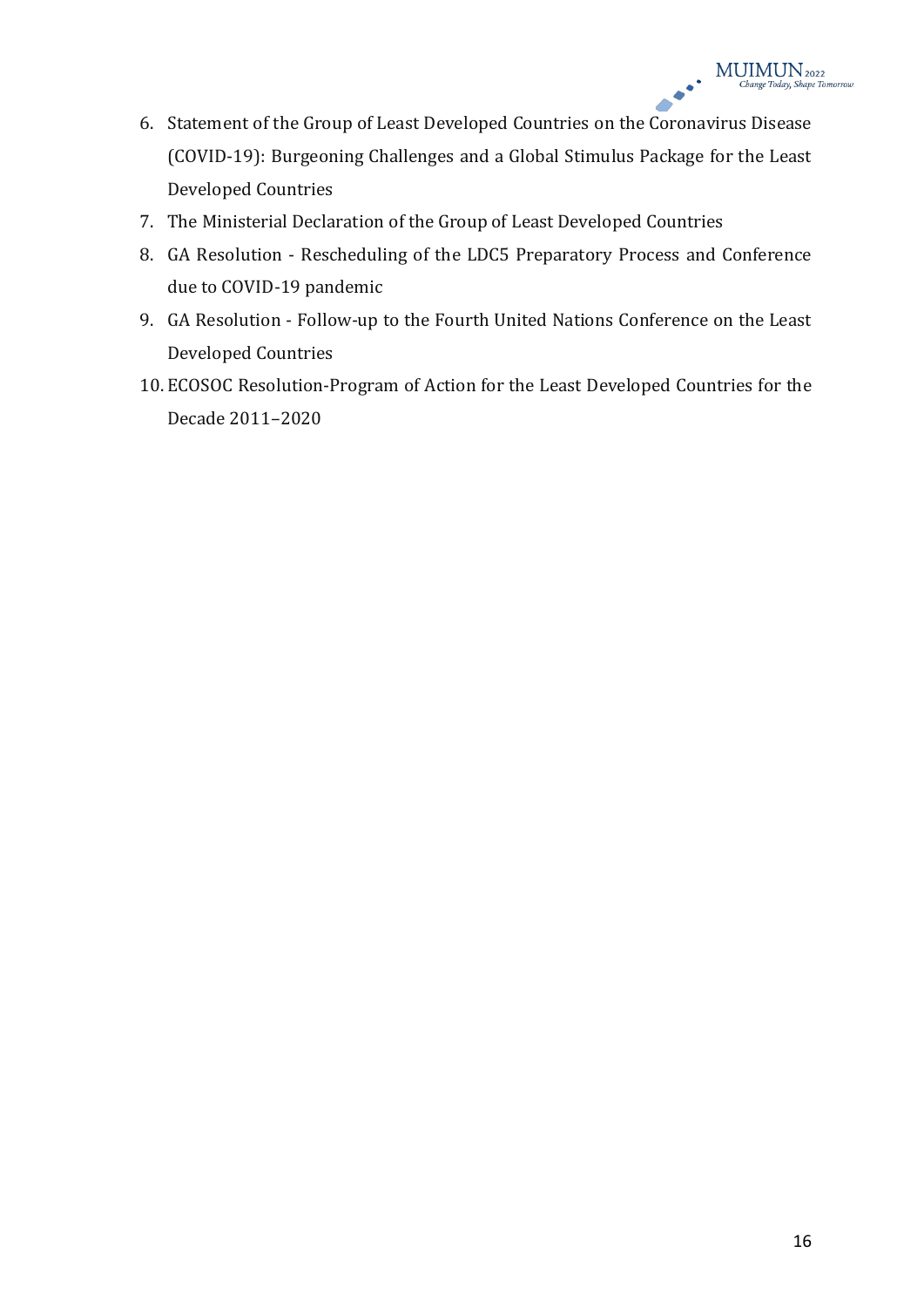

#### **Challenges to solve in the current fiscal situation**

About 1.1 billion people live in the least developed countries (LDCs), which face daunting improvement demanding situations.[35]

The LDC organisation grew from an initial 25 international locations in 1971 to a top of fifty-two in 1991 and stands at forty-six today. The handiest six nations have controlled graduation from the class.

"The vulnerabilities of LDCs have advanced since the UN created the class 5 a long time ago, but they keep facing main obstacles that block their sustainable improvement," stated Paul Akiwumi, UNCTAD's director for Africa and least advanced international locations.[36]

These include hovering debt, export marginalisation, power poverty, and climate vulnerability.

#### 1. a Soaring debt

Even before the COVID-19 pandemic, UNCTAD warned about the hiking debt burden of LDCs, which undermines their capacity to provide fundamental services, which include fitness care and schooling. Their debts have not simply grown but have also become costlier and riskier. between 2011 and 2019, LDCs' debt provider tripled to \$33 billion, which represents between five% and 13% of the price of their exports. The pandemic has exacerbated the state of affairs, with LDCs' debt repayments set to hit \$43 billion in 2022. The sort of burden will jeopardise their COVID-19 healing efforts and sap the general public finances needed to combat poverty and put money into crucial infrastructure, which includes roads and hospitals.[37]

#### 2. Export marginalisation

LDCs also remain marginalised in international change. Their share of world merchandise exports has hovered around simply 1% in 2010. Their fundamental exports leave them pretty liable to international crises and shocks.[38] Even though numerous LDCs have broadened their export base, as many as 38 of them remain commodity established. They rely upon primary goods like copper, cotton, and oil for over 60% of the exports of their products. Global commodities' markets are very unstable, and while costs crash, so do exports, jobs, and authorities' revenue. This volatility is a serious risk to many LDCs, mainly for meals and gasoline. The impact of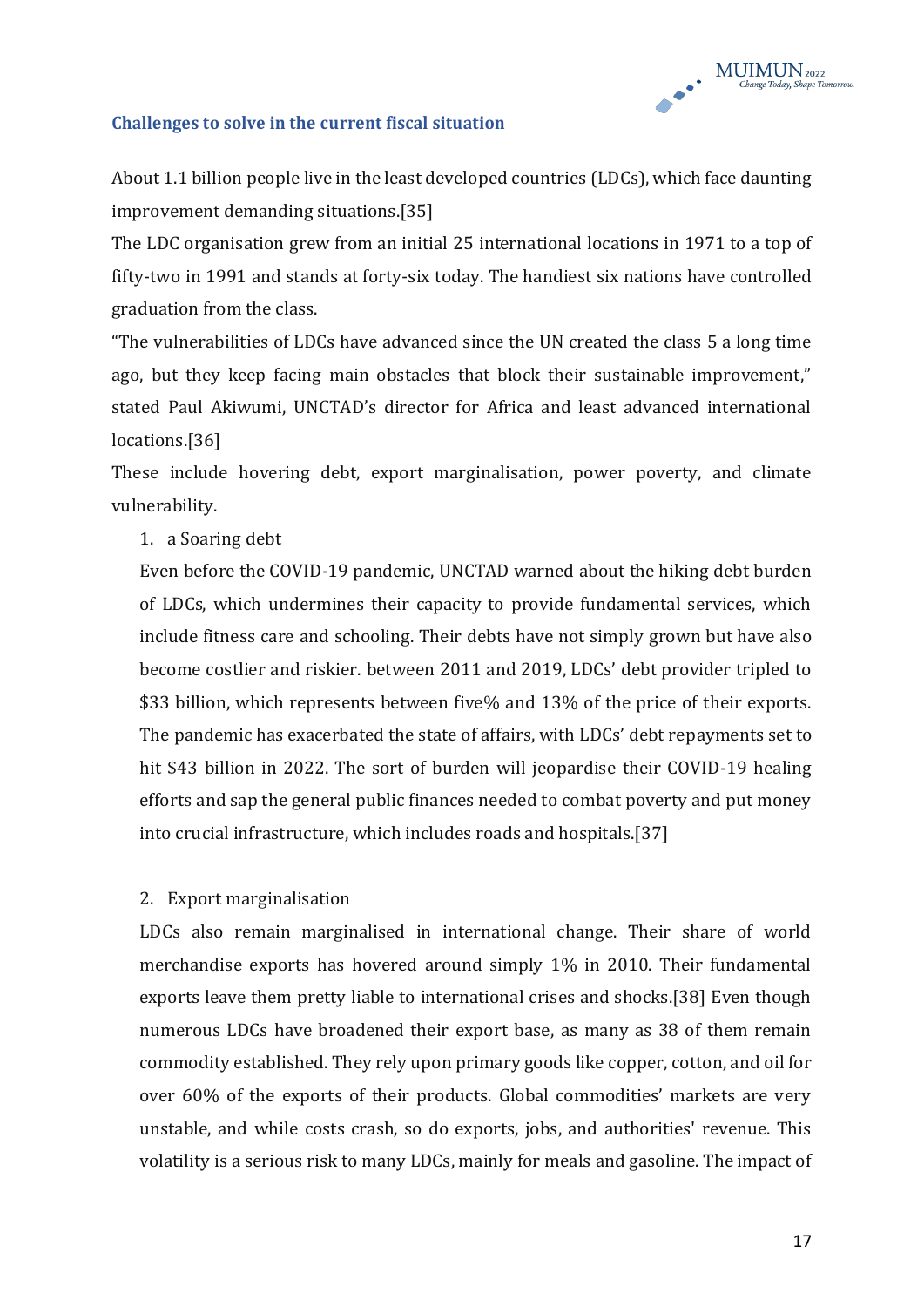the warfare in Ukraine on global costs for these two merchandise is a stark reminder.[39]

#### 3. Power poverty

UNCTAD calculations show that greater than half of the human beings in LDCs nonetheless lacked the right of entry to energy in 2019. about 570 million men, women, and children in these international locations don't have light at night time for reading and aren't capable of feeding a cellular phone.[40]

The state of affairs is worse in rural areas, with about thirds of the population (458 million human beings) residing without energy. Where power is available, such as in big towns, entry is frequently unreliable.[41]

LDCs trying to recover from the COVID-19 disaster. As an example, without reliable electricity, hospitals can't refrigerate vaccines. This hampers vaccine roll-out efforts.

#### 4. Weather vulnerability

LDCs are on the front lines of the climate crisis although their populations have slightly contributed to the worldwide greenhouse fuel emissions fuelling international heating.[42]

In the past 5 many years, those susceptible international locations had been domestic to sixty-nine% of the global deaths due to weather screw-ups; yet their cars and industries have produced simply  $1.1\%$  of the sector's general CO2 emissions. [43]

Even their share consistent with man or woman barely reaches 9% of the arena's common. In 2019, the carbon footprint of a mean character residing in an LDC will become 23 times smaller than that of someone in a developed USA, consisting of the USA or an EU state.[44]

This "weather apartheid" manner that the people least responsible for weather alternate is the maximum tormented by its consequences.

The fifth United Nations convention on the Least evolved international locations (LDC5) is a risk to get LDCs the help they truly need to tackle their sustainable improvement challenges.[45]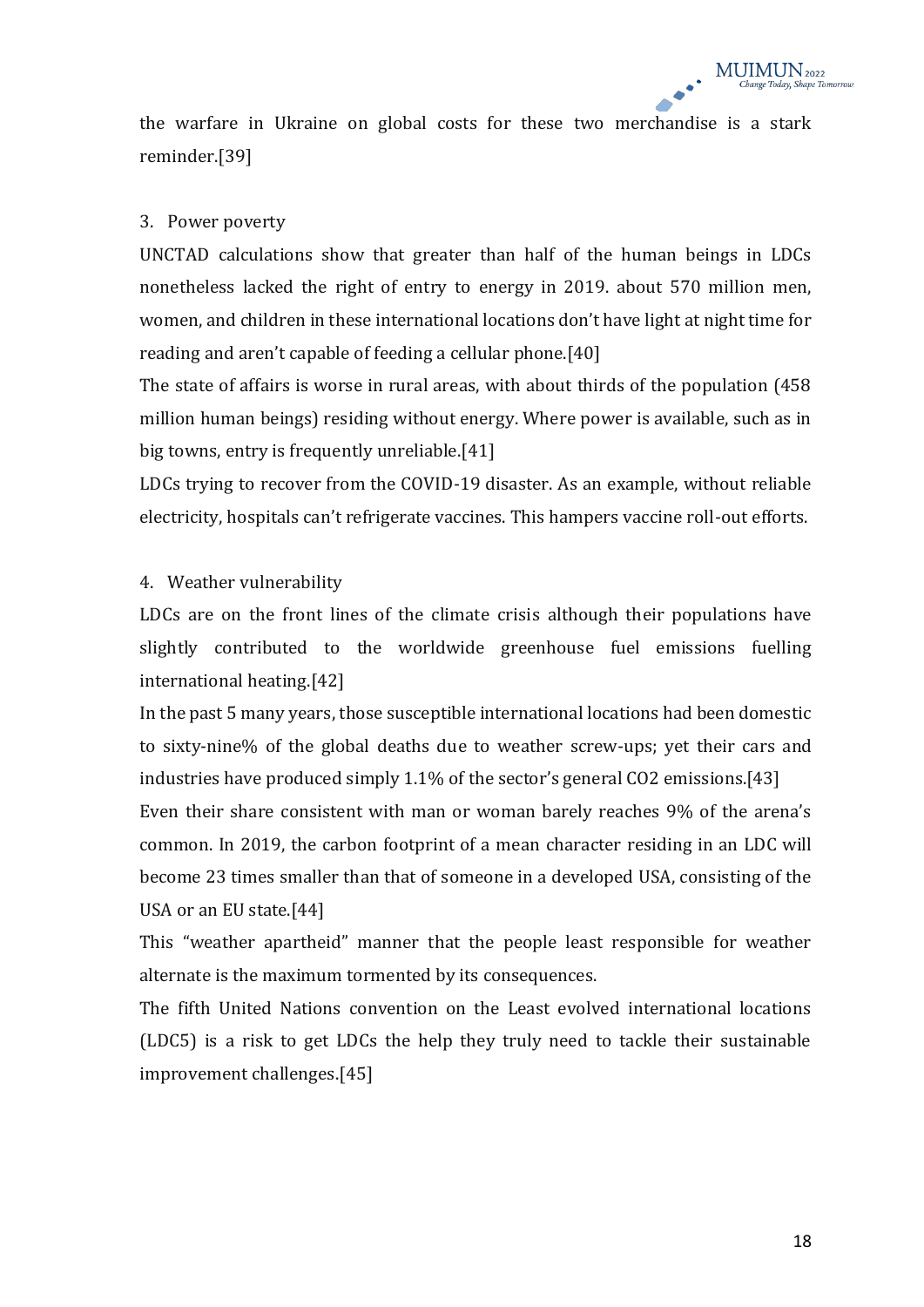LDC5 is being held in two elements. The first component was held at the UN headquarters in the big apple on 17 March 2022, during which the Doha Programme of movement for Least evolved nations was followed.[46]

It pursues to ensure LDCs are positioned at the pinnacle of the worldwide agenda, to rally stronger support to assist them to overcome the structural demanding situations they face.

The second one might be held in Doha from five to nine March 2023, in which global leaders will meet with civil society, the private sector, young human beings, and other stakeholders to construct new plans and partnerships for the transport of the program of motion over the subsequent decade.[47]

#### **Conclusion**

The issue of the development of LCDs can be tackled only through international inclusiveness and combined efforts. ECOSOC needs to play a vital role in that regard.

Questions A Resolution Must Answer:

- 1. How can ECOSOC collaborate with other UN bodies and subsidiaries to tackle this problem?
- 2. How can ECOSOC play a more vital role in uplifting the LCDs?
- 3. What measures can be taken to improve the existing frameworks by ECOSOC and other bodies?
- 4. Do the richer states owe any repercussions to the LCDs?
- 5. What multilateral, bilateral, and unilateral strategies must be advised by ECOSOC to counter the problem of poverty in this post-pandemic era?
- 6. How has COVID-19 exposed the vulnerability of the ECOSOC and LCDs in general?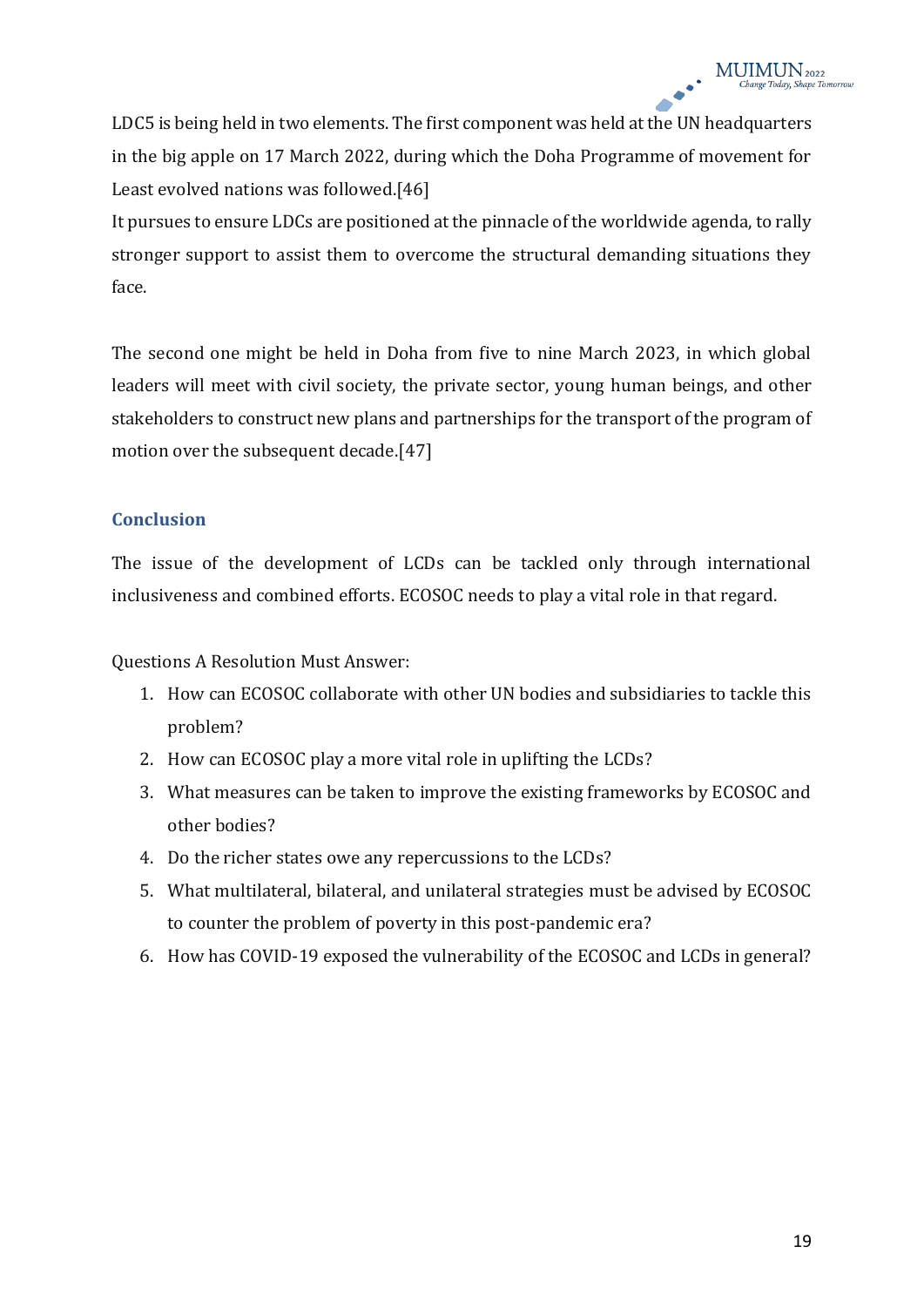

#### **Bibliography**

[1] United Nations. (n.d.). Least developed countries (ldcs) | Department of Economic and Social Affairs. United Nations. Retrieved April 14, 2022, from https://www.un.org/development/desa/dpad/least-developed-country-category.html [2]Report of the Committee on Development Policy ... - un.org. (n.d.). Retrieved April 14, 2022, from https://www.un.org/development/desa/dpad/wpcontent/uploads/sites/45/CDP\_2020\_Statement\_ECOSOC\_HLS.pdf [3]United Nations. (n.d.). Least developed countries (ldcs) | Department of Economic and Social Affairs. United Nations. Retrieved April 14, 2022, from https://www.un.org/development/desa/dpad/least-developed-country-category.html [4]Hai Indicators | Department of Economic and Social Affairs - United Nations. (n.d.). Retrieved April 14, 2022, from https://www.un.org/development/desa/dpad/leastdeveloped-country-category/hai-indicators.html [5]United Nations. (n.d.). Resources | Department of Economic and Social Affairs. United Nations. Retrieved April 14, 2022, from https://www.un.org/development/desa/dpad/resources.html [6Home | unctad. (n.d.). . Retrieved April 14, 2022, from <https://unctad.org/system/files/official-document/ldcr2020\_en.pdf> [7]The Least Developed Countries Report 2021 - unctad.org. (n.d.). Retrieved April 14, 2022, from https://unctad.org/system/files/official-document/ldc2021\_en.pdf [8]The impact of strengthening agricultural extension services. (n.d.). Retrieved April 14, 2022, from https://openknowledge.worldbank.org/bitstream/handle/10986/27976/WPS8169.pd f?sequence=1 [9]Home | unctad. (n.d.). Retrieved April 14, 2022, from https://unctad.org/system/files/official-document/ldcr2020\_en.pdf [10]The Least Developed Countries Report 2021 - unctad.org. (n.d.). Retrieved April 14, 2022, from https://unctad.org/system/files/official-document/ldc2021\_en.pdf [11]Thomson, M., Kentikelenis, A., & Stubbs, T. (2017, July 10). Structural adjustment programmes adversely affect vulnerable populations: A systematic-narrative review of their effect on child and maternal health - public health reviews. BioMed Central. Retrieved April 14, 2022, from https://publichealthreviews.biomedcentral.com/articles/10.1186/s40985-017-0059-2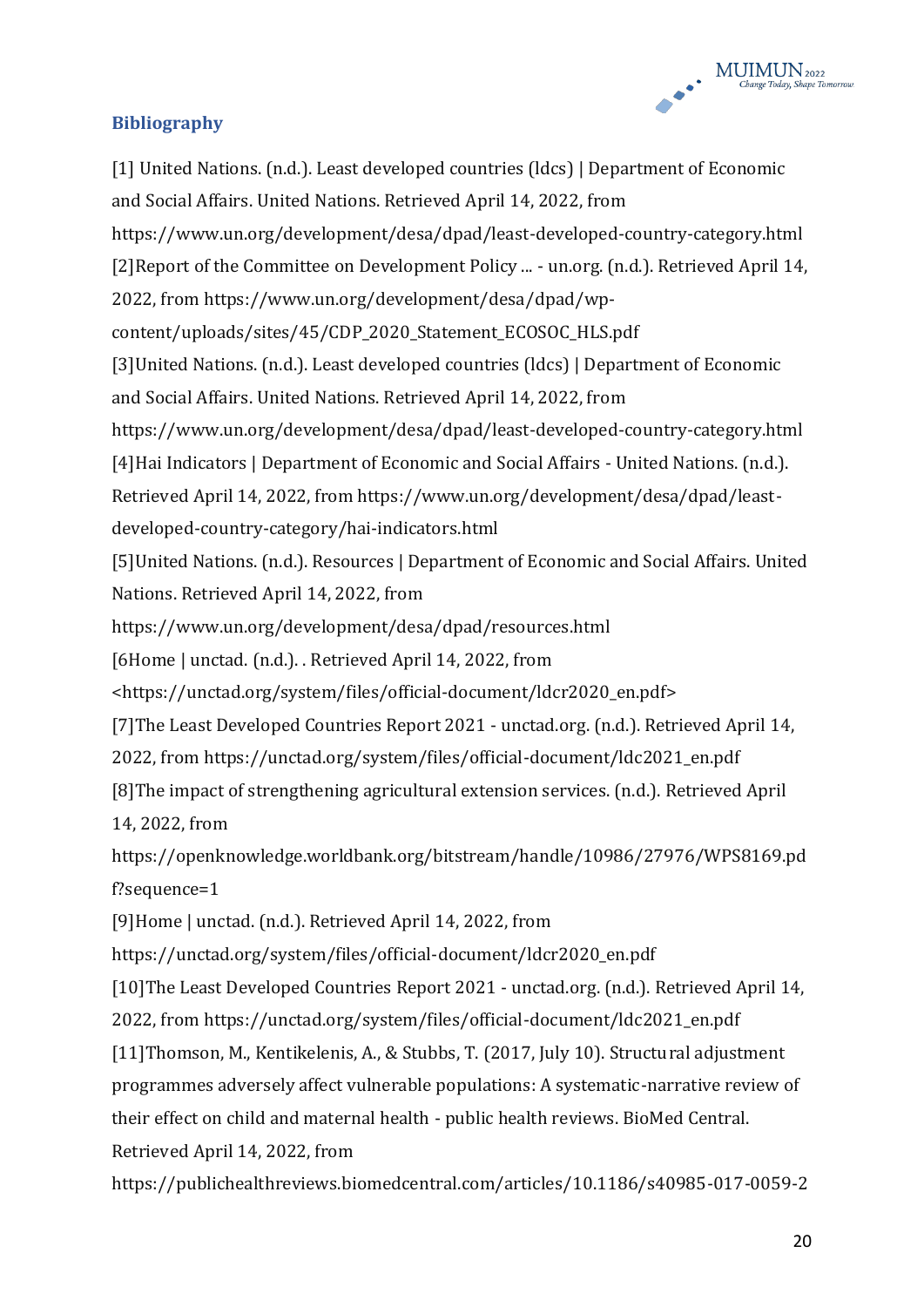

[12]Busan Partnership for Effective Development Co ... - OECD. (n.d.). Retrieved April 14, 2022, from https://www.oecd.org/dac/effectiveness/49650173.pdf [13]Progress report on the implementation of UNCTAD'S publications. (n.d.). Retrieved April 14, 2022, from https://unctad.org/system/files/official-document/wpd114.en.pdf [14]The IMF and the World Bank. IMF. (2021, March 3). Retrieved April 14, 2022, from https://www.imf.org/en/About/Factsheets/Sheets/2016/07/27/15/31/IMF-World-Bank

[15] Project, B. (2017, July 5). LDCs and the reasons why foreign aid is so important. The Borgen Project. Retrieved April 14, 2022, from https://borgenproject.org/ldcs-andreasons/

[16] United Nations. (n.d.). United Nations. Retrieved April 14, 2022, from https://www.un.org/en/development/devagenda/ldc.shtml

[17] Carbonnier, G. (2009, December 14). Official Development Assistance once more under fire from critics. International Development Policy | Revue internationale de politique de développement. Retrieved April 14, 2022, from

https://journals.openedition.org/poldev/141

[18]Official Development Assistance (ODA) - OECD. (n.d.). Retrieved April 14, 2022, from https://www.oecd.org/development/stats/What-is-ODA.pdf

[19] Carbonnier, G. (2009, December 14). Official Development Assistance once more under fire from critics. International Development Policy | Revue internationale de politique de développement. Retrieved April 14, 2022, from

https://journals.openedition.org/poldev/141

[20]Sustainable development goals: United Nations Development Programme. UNDP. (n.d.). Retrieved April 14, 2022, from https://www.undp.org/sustainable-developmentgoals?utm\_source=EN&utm\_medium=GSR&utm\_content=US\_UNDP\_PaidSearch\_Brand\_ English&utm\_campaign=CENTRAL&c\_src=CENTRAL&c\_src2=GSR&gclid=Cj0KCQjwjN-SBhCkARIsACsrBz5uRLJUt3u3OsFUMgbq5moGF7UX1fJaf9k-iR69Ze4lsEiounO37l0aAv-BEALw\_wcB

[21]A/conf.198/11 Monterrey consensus of the International Conference on ... - un. (n.d.). Retrieved April 14, 2022, from

https://www.un.org/en/development/desa/population/migration/generalassembly/d ocs/globalcompact/A\_CONF.198\_11.pdf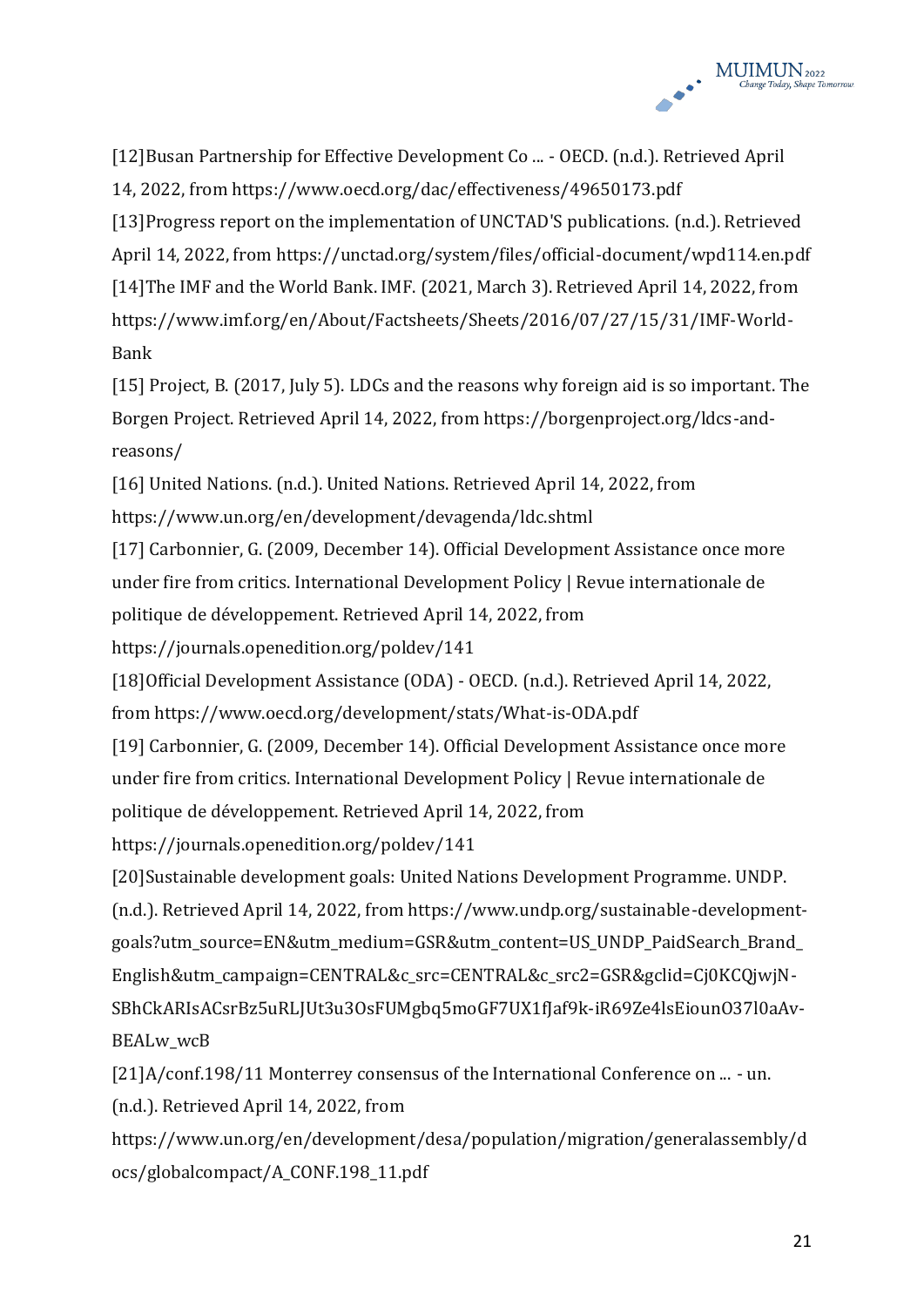[22]Aid effectiveness and selectivity - OECD. (n.d.). Retrieved April 14, 2022, from https://www.oecd.org/development/effectiveness/18444948.pdf [23]International Development Co-operation in OECD countries: Public debate, public support and public opinion - background note. OECD. (n.d.). Retrieved April 14, 2022, from https://www.oecd.org/dev/pgd/internationaldevelopmentcooperationinoecdcountriespublicdebatepublicsupportandpublicopinionbackgroundnote.htm [24]Official flows and the evolving terms of aid dependence - UNCTAD. (n.d.). Retrieved April 14, 2022, from https://unctad.org/system/files/officialdocument/ldcr2019\_ch2\_en.pdf [25]UN. (n.d.). Retrieved April 14, 2022, from https://www.un.org/en/ecosoc/docs/pdfs/fina\_08-45773.pdf [26]The impact of good governance and stability ... - scholarworks. (n.d.). Retrieved April 14, 2022, from https://scholarworks.waldenu.edu/cgi/viewcontent.cgi?article=7563&context=disserta tions [27] Five obstacles facing least developed countries. International Institute for Environment and Development. (2021, September 27). Retrieved April 14, 2022, from https://www.iied.org/five-obstacles-facing-least-developed-countries [28]Evaluating past and present strategies for furthering development - unctad.org. (n.d.). Retrieved April 14, 2022, from https://unctad.org/system/files/officialdocument/ldcr2021\_ch3\_en.pdf [29]Reliefweb.int. (n.d.). Retrieved April 14, 2022, from https://reliefweb.int/sites/reliefweb.int/files/resources/A73161A001F3AB6CC12574 EA004625C6-undp\_oct2008.pdf [30]Official flows and the evolving terms of aid ... - UNCTAD. (n.d.). Retrieved April 14, 2022, from https://unctad.org/system/files/official-document/ldcr2019\_ch2\_en.pdf [31]Economic corridor development - asian Development bank. (n.d.). Retrieved April 14, 2022, from https://www.adb.org/sites/default/files/publication/100110/reiwp-117-economic-corridor-development.pdf

[32]Productive capacities and structural transformation: To concepts - UNCTAD. (n.d.). Retrieved April 14, 2022, from https://unctad.org/system/files/officialdocument/ldcr2020\_ch2\_en.pdf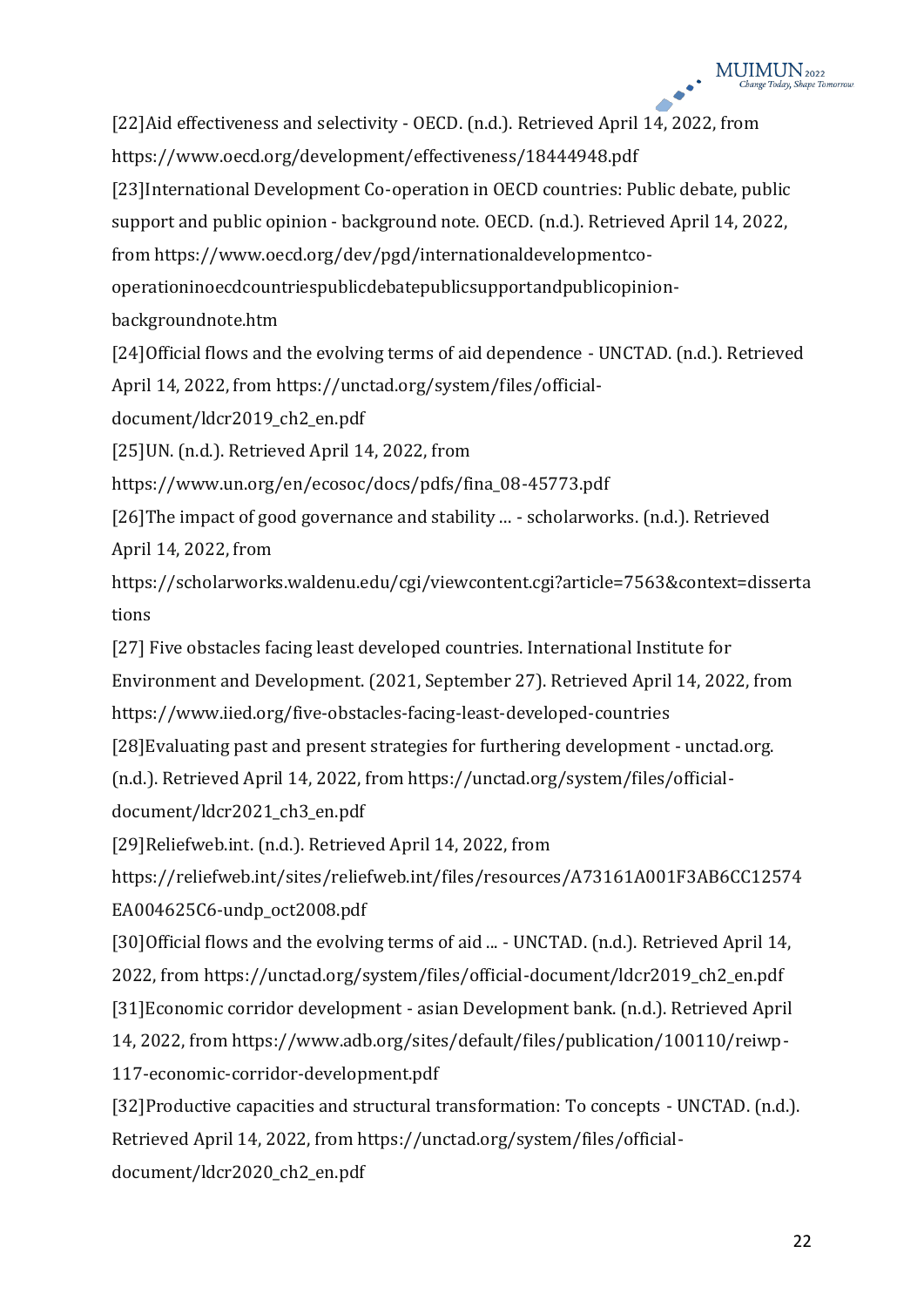[33]An infrastructure action plan for burundi - african development bank. (n.d.). Retrieved April 14, 2022, from https://www.afdb.org/fileadmin/uploads/afdb/Documents/Project-and-Operations/An%20Infrastructure%20Action%20Plan%20for%20Burundi%20-

%20Main%20Report%20v1.2.pdf

[34]Evaluating past and present strategies for furthering development - unctad.org. (n.d.). Retrieved April 14, 2022, from https://unctad.org/system/files/officialdocument/ldcr2021\_ch3\_en.pdf

[35]Home | unctad. (n.d.). Retrieved April 14, 2022, from

https://unctad.org/system/files/official-document/ldcr2020\_en.pdf

[36]Four key challenges facing least developed countries. UNCTAD. (2022, April 4).

Retrieved April 14, 2022, from https://unctad.org/news/four-key-challenges-facingleast-developed-countries

[37]Four key challenges facing least developed countries. UNCTAD. (2022, April 4). Retrieved April 14, 2022, from https://unctad.org/news/four-key-challenges-facingleast-developed-countries

[38]Four key challenges facing least developed countries. UNCTAD. (2022, April 4). Retrieved April 14, 2022, from https://unctad.org/news/four-key-challenges-facingleast-developed-countries

[39]Written by Pamela Coke-Hamilton, E. D. (n.d.). We must help developing countries escape commodity dependence. World Economic Forum. Retrieved April 14, 2022, from https://www.weforum.org/agenda/2019/05/why-commodity-dependence-is-badnews-for-all-of-us/

[40]Over half of the people in least developed countries lack access to electricity. UNCTAD. (n.d.). Retrieved April 14, 2022, from https://unctad.org/topic/least-

developed-countries/chart-july-

2021#:~:text=UNCTAD%20calculations%20show%20that%2C%20in,the%20world%2 0population%20without%20electricity

[41]World Bank Group. (2018, April 18). Access to energy is at the heart of development. World Bank. Retrieved April 14, 2022, from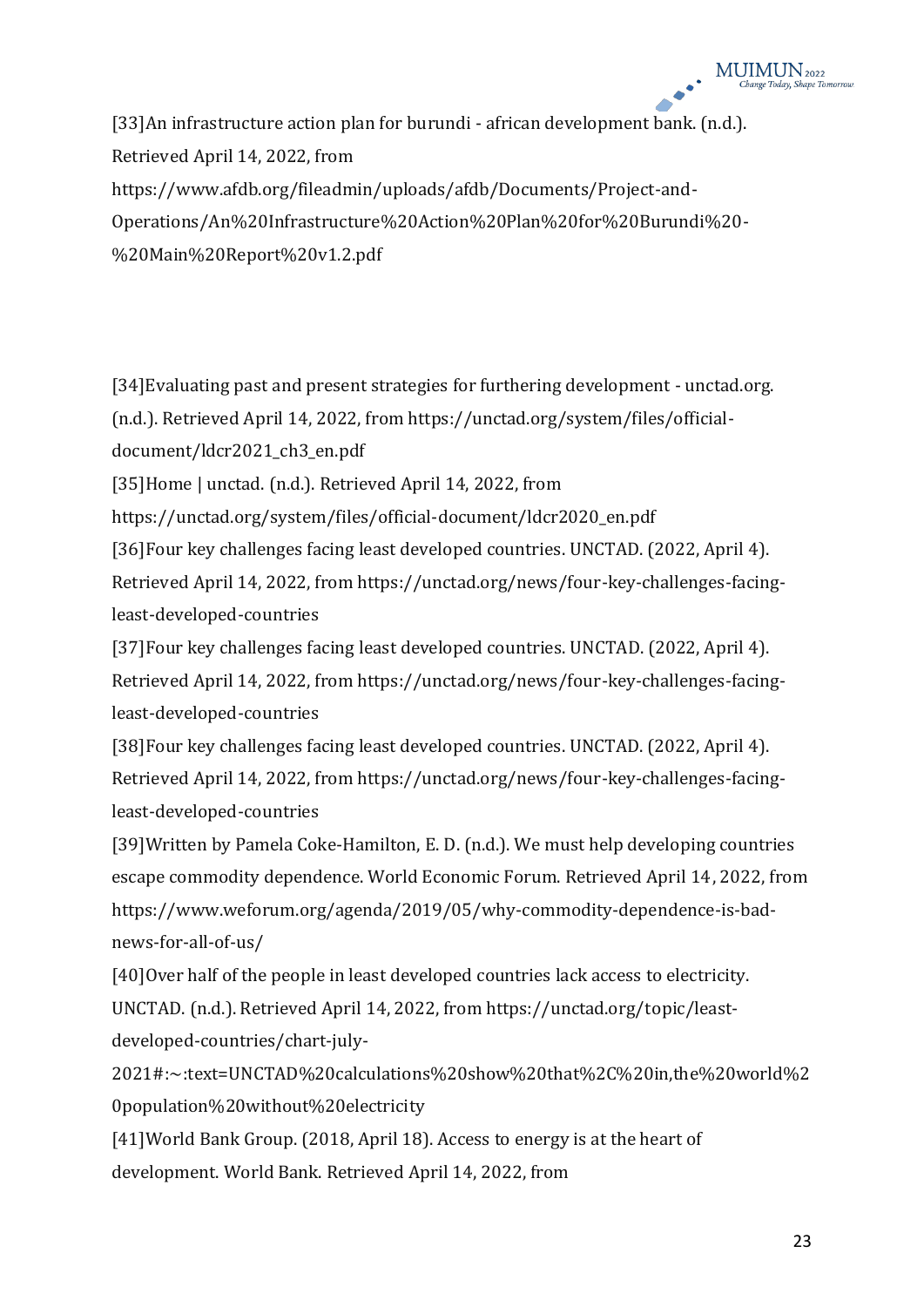https://www.worldbank.org/en/news/feature/2018/04/18/access-energysustainable-development-goal-7

[42]Four key challenges facing least developed countries. UNCTAD. (2022, April 4). Retrieved April 14, 2022, from https://unctad.org/news/four-key-challenges-facingleast-developed-countries

[43]Greening Energy - OECD. (n.d.). Retrieved April 14, 2022, from https://www.oecd.org/Greengrowth/Greening-Energy/49157219.pdf

[44] Carbon emissions everywhere threaten development everywhere. UNCTAD. (2021, June 2). Retrieved April 14, 2022, from https://unctad.org/news/carbon-emissionsanywhere-threaten-development-everywhere

[45]United Nations. (n.d.). The Fifth United Nations Conference on the least developed countries (LDC5) | office of the high representative for the least developed countries, landlocked developing countries and Small Island Developing States. United Nations. Retrieved April 14, 2022, from https://www.un.org/ohrlls/content/fifth-unitednations-conference-least-developed-countries-ldc5 [46]United Nations. (n.d.). 5th United Nations Conference on the least developed countries (LDC5) |. United Nations. Retrieved April 14, 2022, from https://www.un.org/ldc5/#:~:text=Homepage,Action%20(DPoA)%20was%20adopted

[47]United Nations. (n.d.). Doha programme of action | 5th united nations conference on the least developed countries (LDC5). United Nations. Retrieved April 14, 2022, from https://www.un.org/ldc5/doha-programme-of-action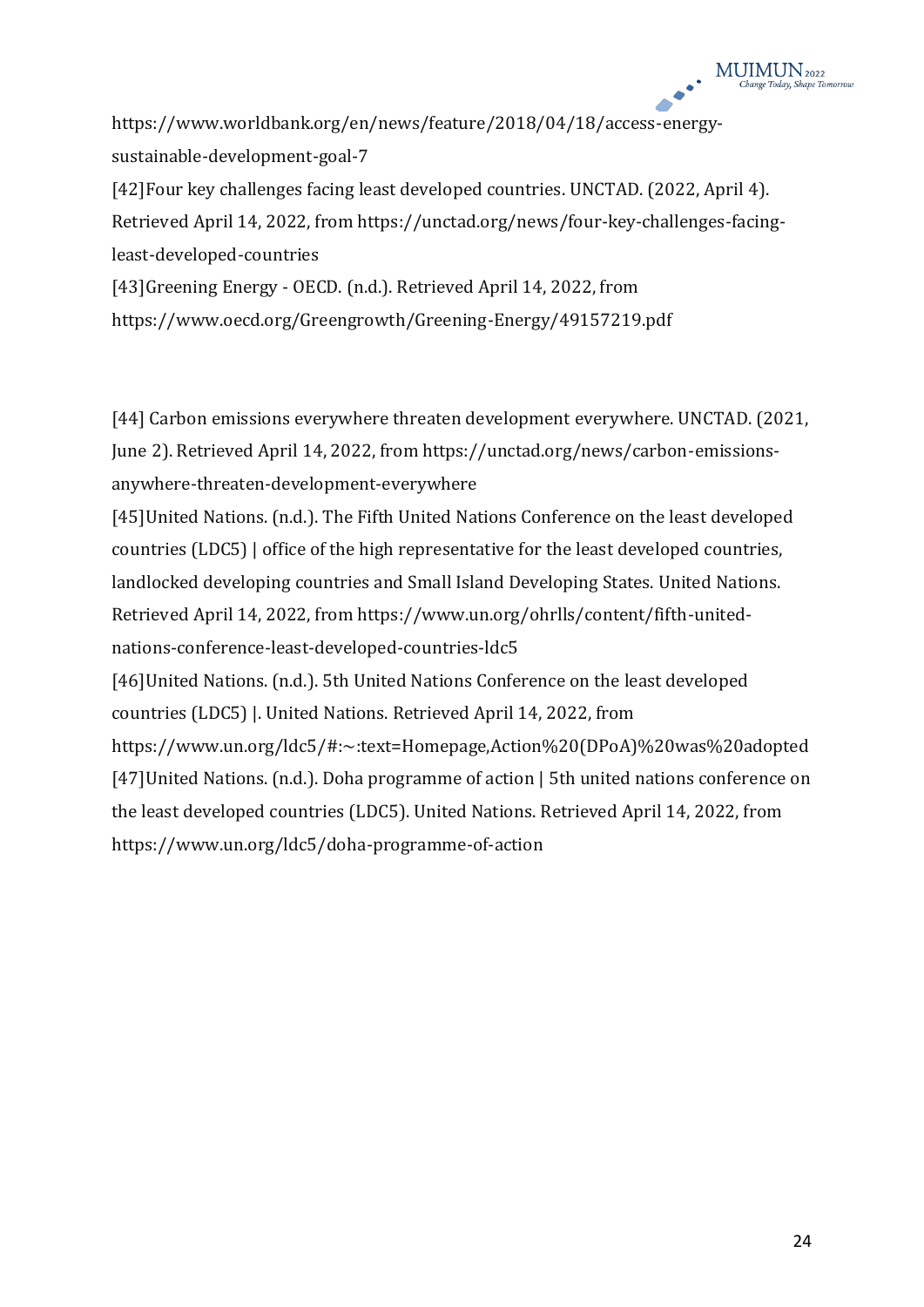

### **Topic B: Increasing Women's Political Participation**

*Written by Arqam Altaf and Christoph Kahlen*

#### **Introduction**

Women's political participation is a concept upon which a lot of nations and organizations have been working, giving them equal opportunity to women in the field of politics, law drafting, and legislature. The United Nations itself has been working very hard to somehow make sure that the debate and implementation on the concept do not end or stop.

The following points shall be covered by the delegates in their debate, a brief explanation of these points is mentioned in this guide as well:

- 1. Definitions.
- 2. Historical background of the topic.
- 3. Issues faced by women in getting to a political platform.
- 4. Reasons behind the issues.
- 5. Impacts of those issues on the women, and the society as a whole.
- 6. Past international actions were taken by countries and organizations.
- 7. Current Scenario.
- 8. Questions a resolution **must** answer (in detail).

#### **Defenitions**

Political Participation: Political participation includes a broad range of activities through which people develop and express their opinions on the world and how it is governed, and try to take part in and shape the decisions that affect their lives.

Political participation refers to the civic activities, such as voting, that citizens use to take part in political processes and express their opinions and preferences.

Women's Political Participation: Women's political participation is a fundamental prerequisite for gender equality and genuine democracy. It facilitates women's direct engagement in public decision-making and is a means of ensuring better accountability to women.

Women's political empowerment supports creating policies that would best support gender equality and agency for women in both the public and private spheres.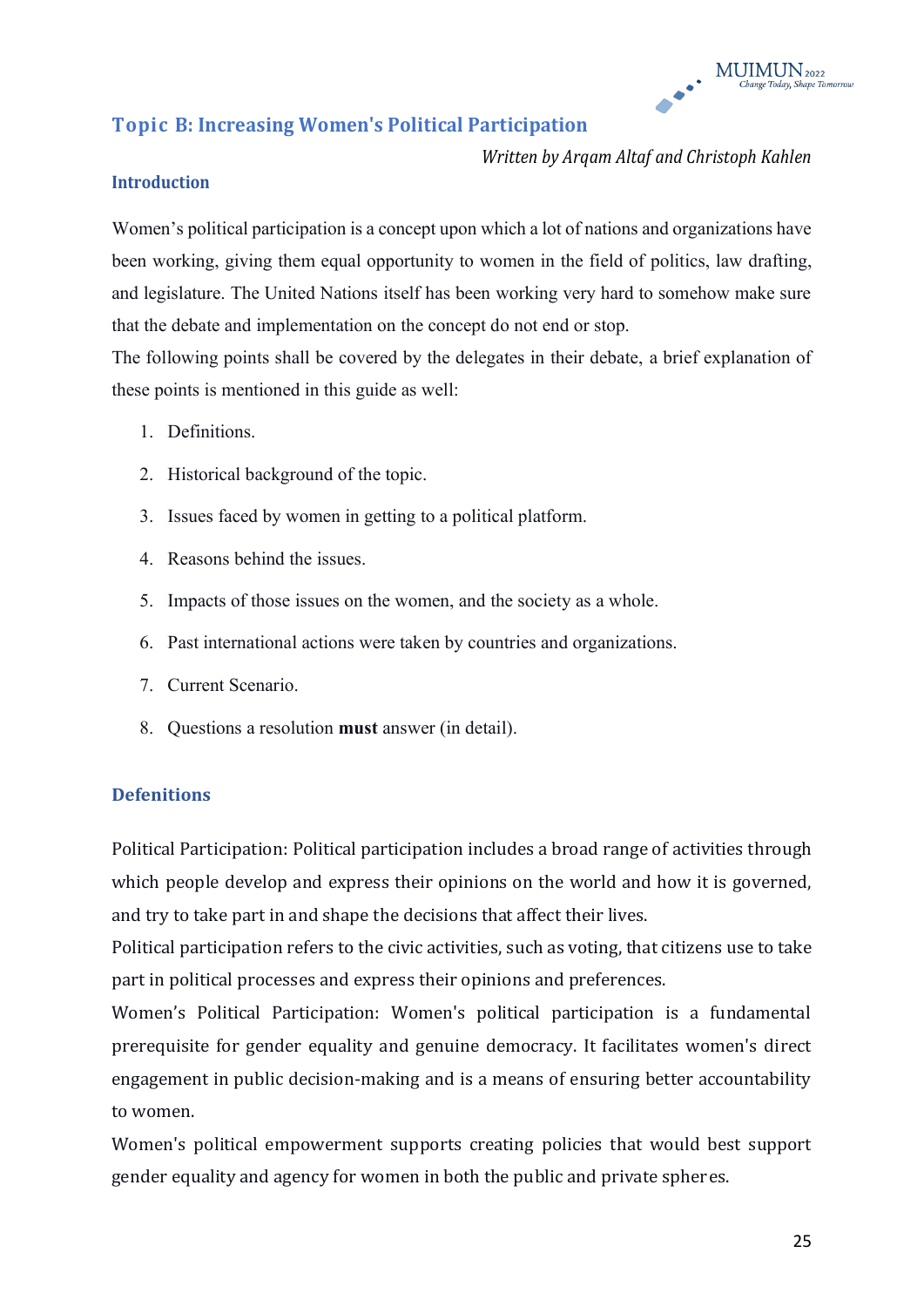

#### **Historical Background**

The participation of women in politics has been active for a very long time. With or without the right to vote, women have had a strong influence on the political scenarios of nations. Women also have a strong history in partisan politics, one that, surprisingly, to some predates the winning of suffrage in 1920. In 1870, women in Wyoming and Utah territories were the first to cast ballots in general elections. In other states, women won the right to vote in municipal elections or for school boards. Women also formed auxiliaries to the major political parties and joined third parties such as the Populist, Socialist, and Progressive parties. Other than in the states, as of 2015, women in every country in the world have the right to vote; the first nation to grant female suffrage was New Zealand in 1893, and the last country was Saudi Arabia in 2015. Today, several countries are led by females and some countries, such as Finland, also have a cabinet dominated by women. These achievements have been possible in large part thanks to gender equality measures. In the Arab region, where progress has been slowest, the adoption of quotas by 12 countries helped increase the percentage of women in parliaments from 10 to 18 percent from 2012 to 2017.

But progress is slow and uneven. Women are still underrepresented in politics, parliaments, and public life. Women make up less than 23 percent of parliamentarians, with an average of 18 percent in the Arab region, while men make up more than 77 percent, leaving a more than 50 percent gender gap. Attitudes towards women candidates are still mainly characterized by deeply ingrained stereotypes, and political opponents will often use those stereotypes to question women's capabilities.

In the European region, from a low 16.6 % of female Members in the first directly elected legislature in 1979, the percentage of women has risen after each election up to 41% after t

the 2019 elections. As of January 2021, the percentage of women Members of the European Parliament has fallen since the 2019 elections and now stands at 38.9 %. 1 This is above the world average for national parliaments and above the European average for national parliaments, which stands at 30.5 %. However, there are many differences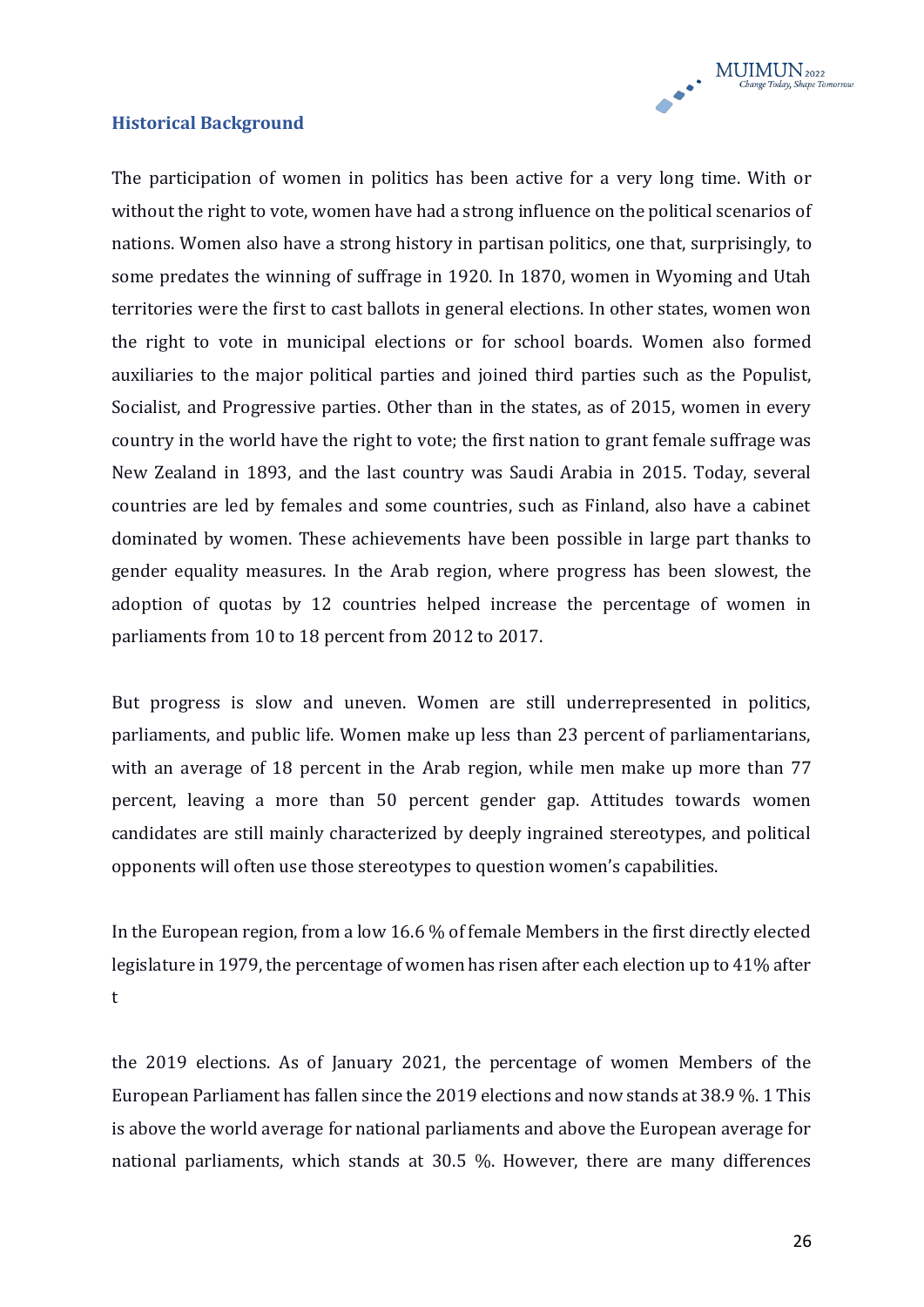between the Member States. At one end of the spectrum, an increasing number of countries are at or around parity. On the other end, in Cyprus, Romania, Slovakia, and Greece, women make up less than a quarter of the Members of the European Parliament. Cyprus now has no women Members, a decline when comparing it with the share of 16.7 % in the last mandate. In Bulgaria, the share of women has risen to 29.4 % from 17.6 % in the last mandate. Interestingly, Malta, whose gender-equality record in national politics is near the bottom compared to the other EU Member States, has gender parity in the European Parliament, with 50 % of its members being women.

#### **Issues**

- $\bullet$  Social and societal barriers
- Lack of Economic and grooming opportunities
- Lack of educational opportunities
- Lack of equal representation
- Gender biased laws
- Male dominant field of operations
- Issues that women raise for one another
- Lack of social acceptance toward women being political leaders
- Domestic pressure faced by women

#### **Reasons behind these issues**

- 1. The most prominent reason has always been the male dominance over society and the profession of politics. Due to the said reason, it has been difficult for any other gender to make its way up to their political representation
- 2. The second reason that has played a vital role in the situation is the domestic pressure that women face. First of all, it is hard for women in suppressing nations to come out of their comfort zone and be in politics, and win over their consciousness. Even if they emerge out of that situation, the next hurdle they face is the lack of acceptance at a domestic level.
- 3. Another important reason behind the issues that women face is the lack of awareness at a younger age. This is also related to a lack of education.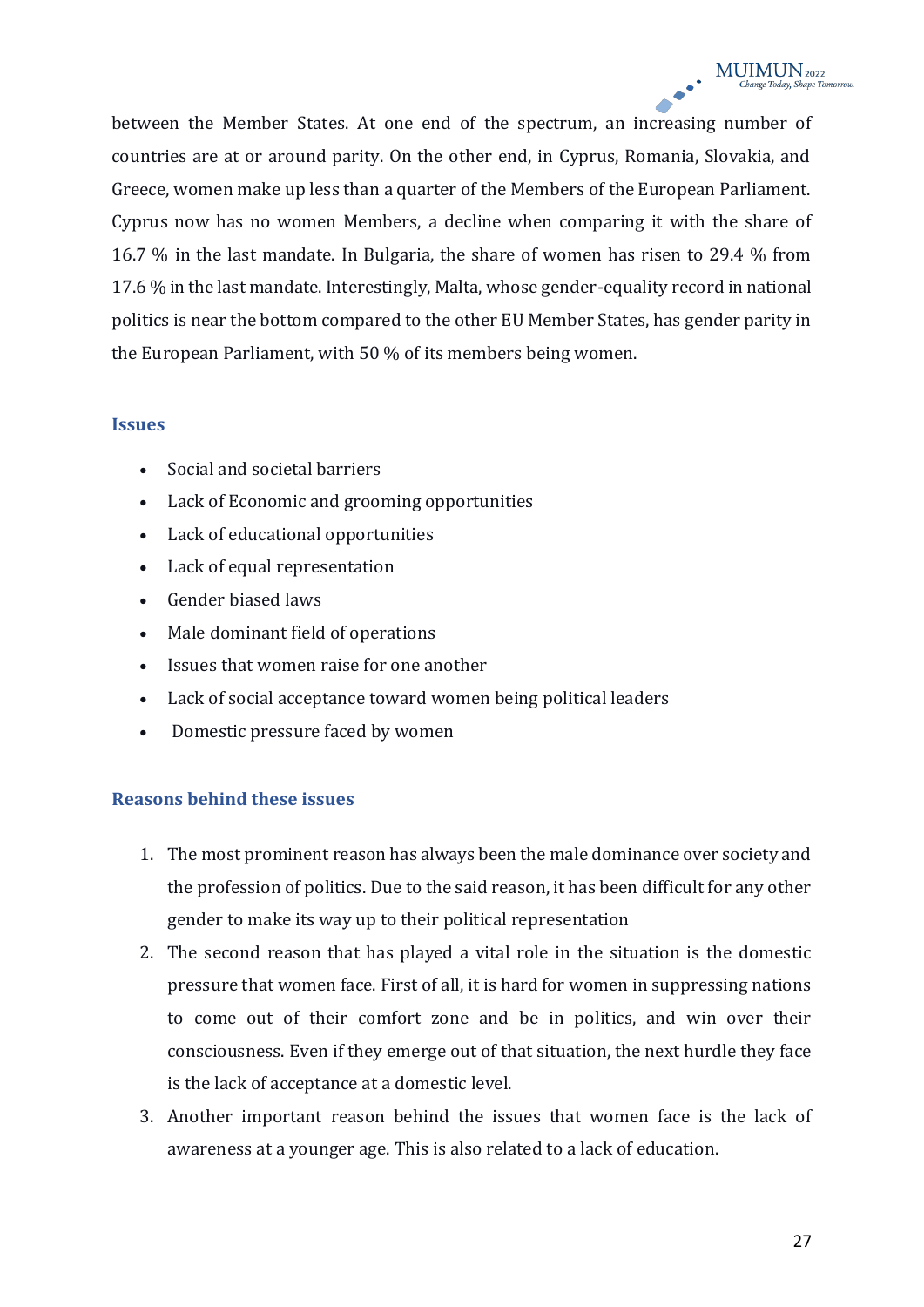- 4. Another important reason is the taboo that is connected with women leaving their kids at home to work a full-time job, which is considered normal for men. Why is there a taboo attached to the concept when it comes to any other gender than a male individual?
- 5. Lack of role models for women to follow in political spheres of life.

The reasons are not limited to these, but these are one of the main issues. The issues have been highlighted as have the reasons behind those issues as well. These have intentionally not been explained. Delegate respective subheadings.

#### **Impact of these issues on the topic**

- 1. Lack of participation of women in the political spheres of life, in return, leads to male-dominant political parties, and then as these parties are responsible for legislation and policy drafting, they do that, and as that law is for every citizen that includes women and other genders as well so that law, in reality, is not considering their rights/opinions, so that is again gender discrimination. So, the main impact of the lack of participation of women in the political sector of a nation is **gender discrimination** at its fullest.
- 2. Another impact of this issue is, that women do not try to get involved in any other sector of life, even if they feel and observe any sort of discrimination or wrongdoing, they do not raise their voice against it, and the lack of political participation of women results in lack of confidence and self-esteem.
- 3. Following the mentioned impacts, another is, generational suppression, to explain what that would mean when one generation of women is denied access to political forums, it is something that is then carried forward to the next generation, they carry forward this suppression to their upcoming generation. They teach they are next born not to participate in social gatherings, and or political participation. Which then creates a chain and leads to generational suppression.
- 4. Another impact, that is not just on the society, but on the perception of the country as a whole is that the country with fewer women in their parliament is a country that does not support gender equality, and not a lot of countries then try to collaborate with such a nation.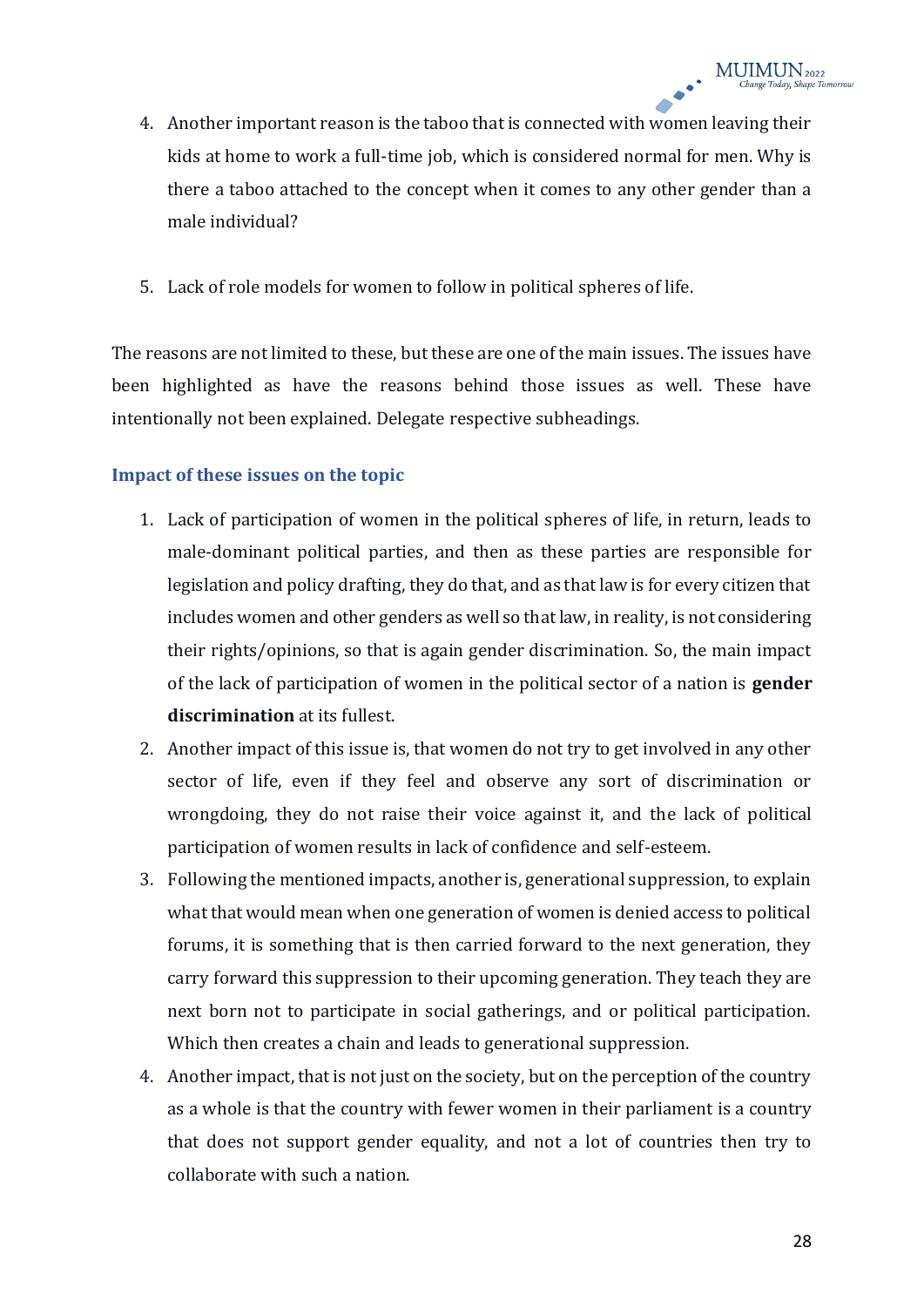## **Earlier International actions were taken by the nations and organizations to promote the participation of women in political spheres**

- The convention on the Elimination of All Forms of Discrimination against Women promotes equality in all spheres of life for women.
- x Program for Enhancing Rural Women's Leadership and Participation in Nation Building aims of building the capacity of women leaders and groups at the national and local levels to participate in the process of nation-building.
- UNDP is working on promoting women's political participation at different levels and in different ways, along with Youth Programs and Awareness Campaigns. Those aim to deal with enhancing in political participation of women.
- The sustainable development goals of United Nations, goal # 16.
- There are a few organizations that have been working for the goal of promoting the rights of women, those being:
- European Institute for Gender Equality
- International Women's Democracy Center
- International Institute for Democracy and Electoral Assistance
- Organization for Security and Co-operation in Europe Office for Democratic Institutions and Human Rights
- Women's Environment and Development Organization
- New Tactics in Human Rights: Empowering Women in Political Participation and Leadership
- x United States Agency for International Development: Women in Power Project

#### **Possible solutions**

These are the possible solutions to the topic:

- 1. Establish Proportional Representation Electoral Systems
- 2. Quota System
- 3. Increase Political Party Support for Women
- 4. Awareness programs for citizens
- 5. Promotion of education in women and girls at a young age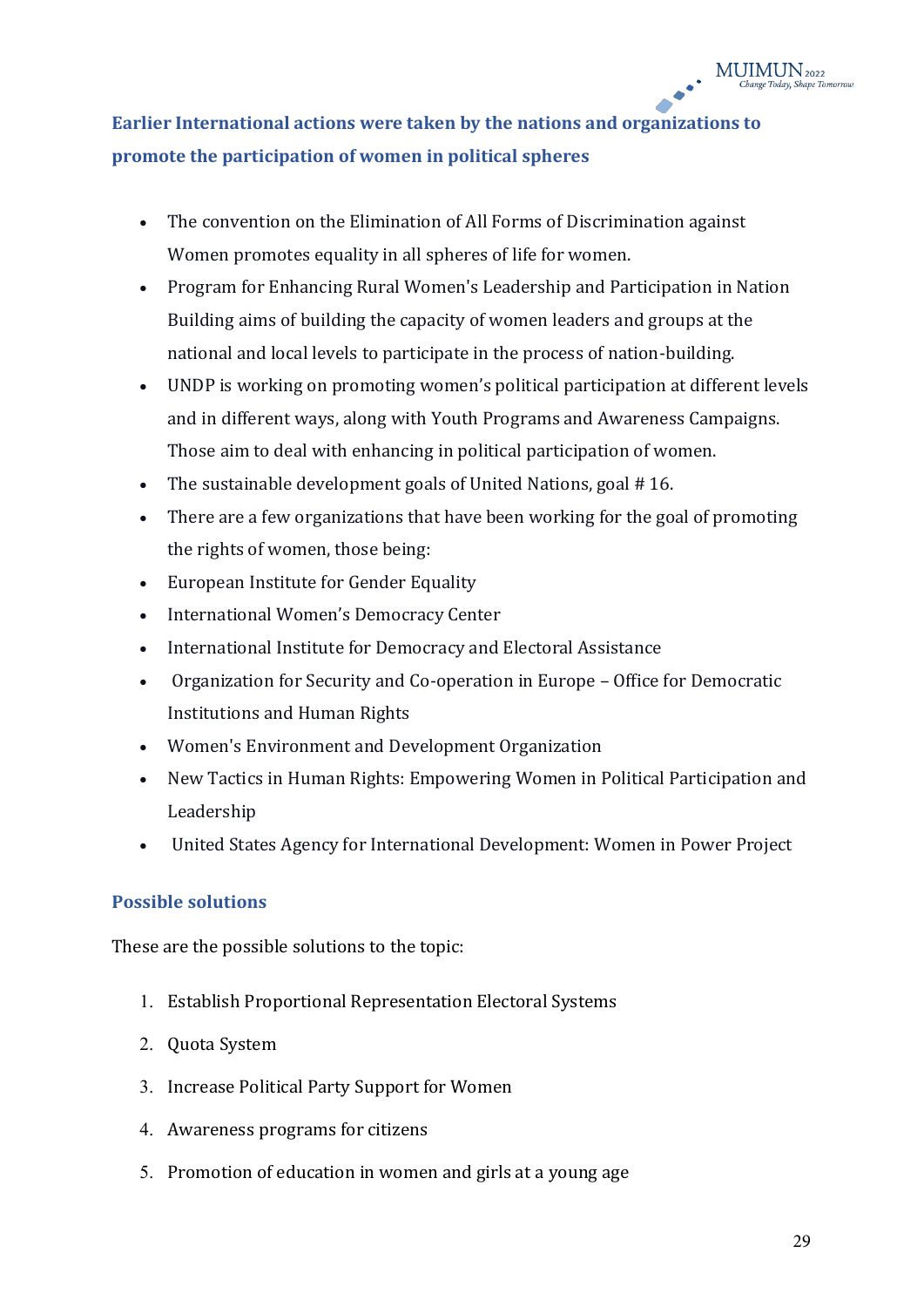

- 6. Promotion of political science and international law at local and international universities
- 7. Scholarships for women and girls
- 8. Trying to give opportunities to women where they promote self confidence

#### **Questions a resolution must answer**

1. Due to what factors, have the women not been able to exercise their right to political

freedom?

- 2. What impacts does that have on the society as a whole?
- 3. What role does media, non-governmental organizations and Multi-national cooperation(s)

play in this situation?

4. How can education help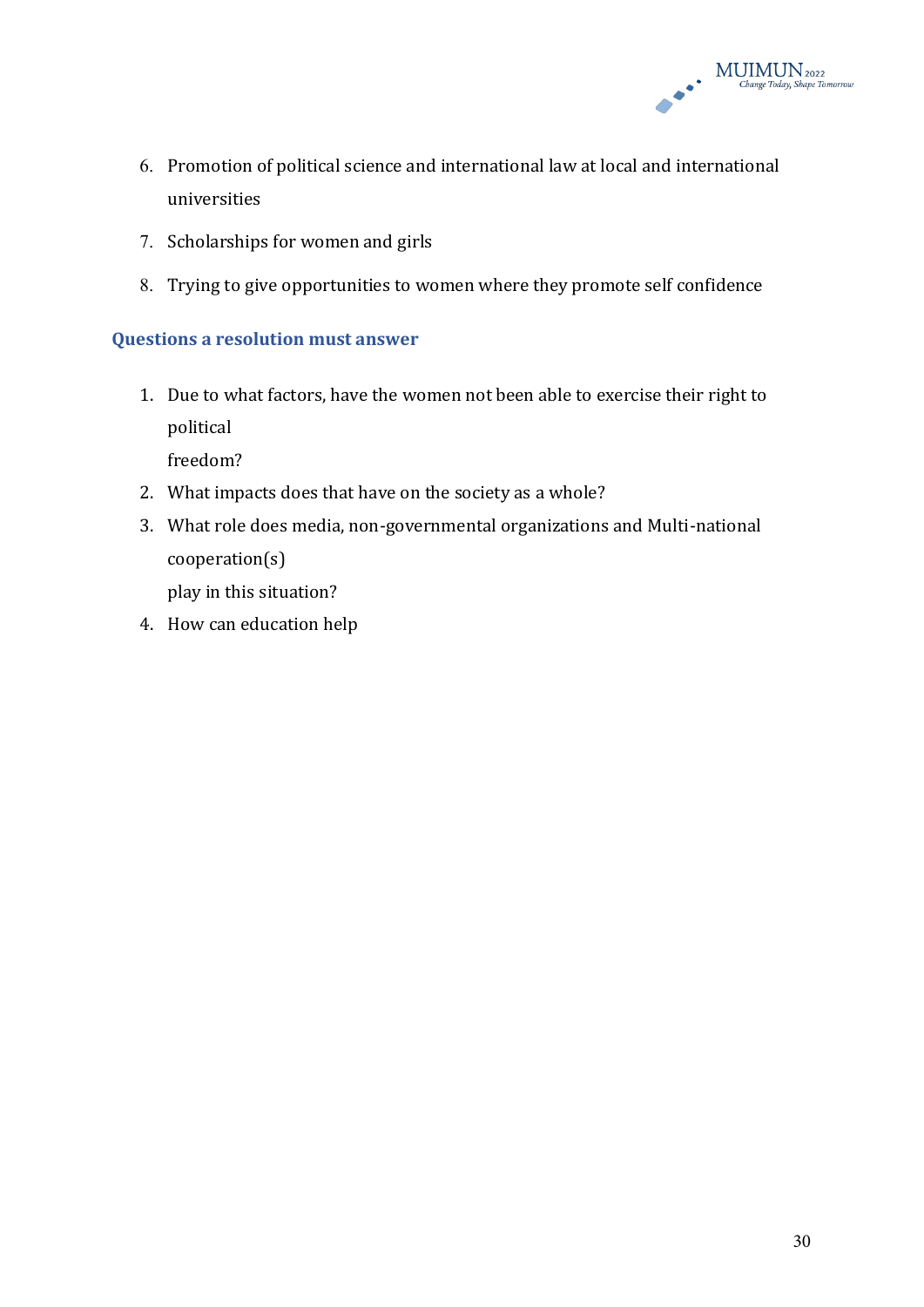

#### **Bibliography**

- Political Participation of Women: [https://asiapacific.unwomen.org/en/focus](https://asiapacific.unwomen.org/en/focus-areas/governance/political-participation-of-women)[areas/governance/political-participation-of-women\)](https://asiapacific.unwomen.org/en/focus-areas/governance/political-participation-of-women)
- Political Participation: [https://www.ncbi.nlm.nih.gov/books/NBK310967/#:~:text=Political%20partici](https://www.ncbi.nlm.nih.gov/books/NBK310967/#:~:text=Political%20participation%20includes%20a%20broad,decisions%20that%20affect%20their%20lives) [pation%20includes%20a%20broad,decisions%20that%20affect%20their%20li](https://www.ncbi.nlm.nih.gov/books/NBK310967/#:~:text=Political%20participation%20includes%20a%20broad,decisions%20that%20affect%20their%20lives) [ves](https://www.ncbi.nlm.nih.gov/books/NBK310967/#:~:text=Political%20participation%20includes%20a%20broad,decisions%20that%20affect%20their%20lives)
- What is Political Participation? Definition, Forms & Examples: [https://study.com/academy/lesson/what-is-political-participation-definition](https://study.com/academy/lesson/what-is-political-participation-definition-forms-examples.html)[forms-examples.html](https://study.com/academy/lesson/what-is-political-participation-definition-forms-examples.html)
- UN Structure of ECOSOC: [https://www.un.org/en/model-united](https://www.un.org/en/model-united-nations/economic-and-social-council#:~:text=The%20Economic%20and%20Social%20Council,the%20UN%20family%20of%20organizations)[nations/economic-and-social](https://www.un.org/en/model-united-nations/economic-and-social-council#:~:text=The%20Economic%20and%20Social%20Council,the%20UN%20family%20of%20organizations)[council#:~:text=The%20Economic%20and%20Social%20Council,the%20UN%2](https://www.un.org/en/model-united-nations/economic-and-social-council#:~:text=The%20Economic%20and%20Social%20Council,the%20UN%20family%20of%20organizations) [0family%20of%20organizations](https://www.un.org/en/model-united-nations/economic-and-social-council#:~:text=The%20Economic%20and%20Social%20Council,the%20UN%20family%20of%20organizations)
- The struggle for Women in politics continues: <https://www.undp.org/blog/struggle-women-politics-continues>
- UN ECOSOC Official Page:<https://www.un.org/ecosoc/en>